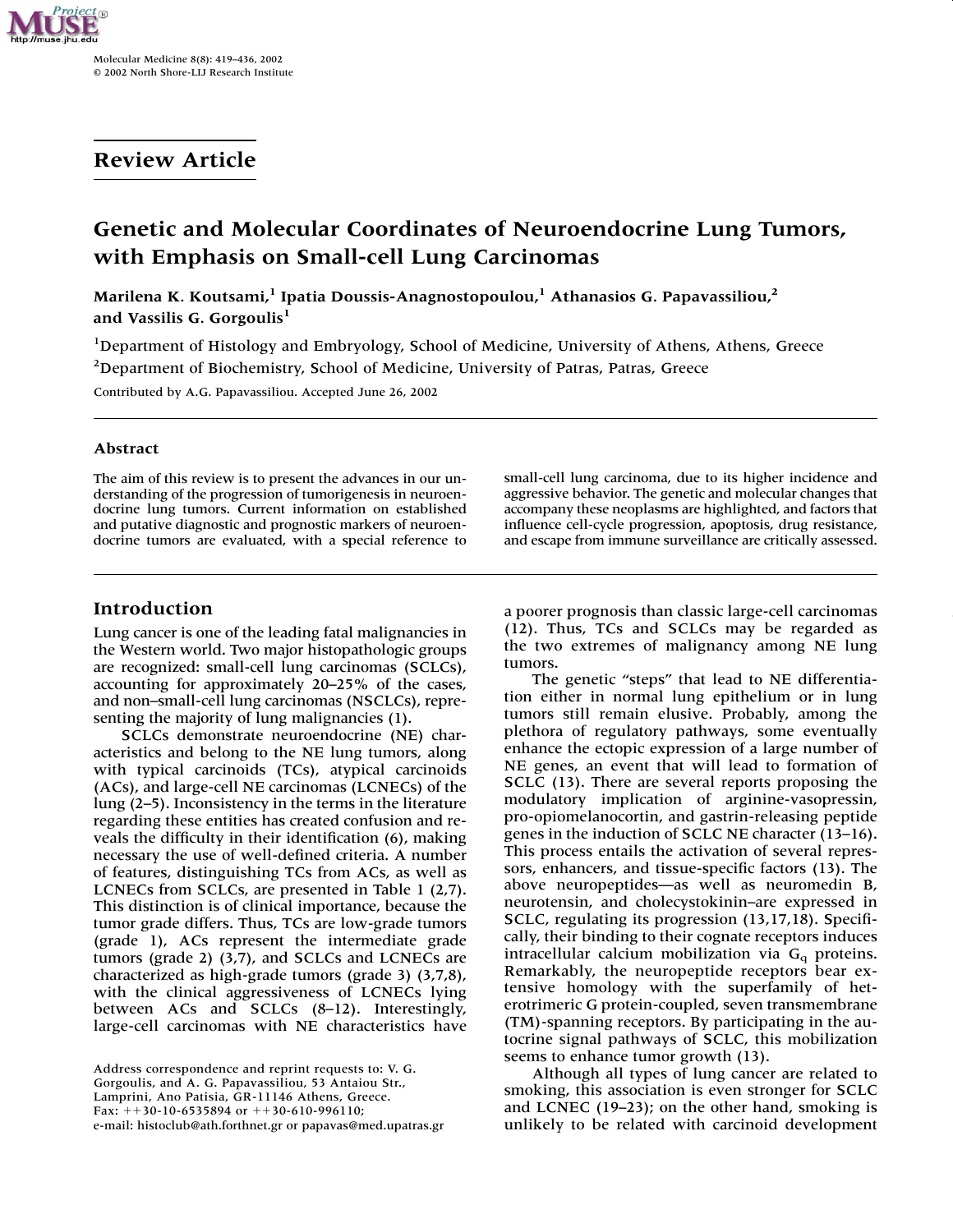|  | Table 1. 1999 WHO criteria for diagnosis of NE tumors |  |  |  |  |
|--|-------------------------------------------------------|--|--|--|--|
|--|-------------------------------------------------------|--|--|--|--|

| Histologic Type         | Criteria                                                                                                                                                                                                                                                                                                                           |  |  |  |
|-------------------------|------------------------------------------------------------------------------------------------------------------------------------------------------------------------------------------------------------------------------------------------------------------------------------------------------------------------------------|--|--|--|
| Typical carcinoid       | Carcinoid morphology,<br>$\geq$ 0.5 cm, $\leq$ 2 mitoses/<br>$2 \text{ mm}^2$ (10 HPFs),<br>without necrosis                                                                                                                                                                                                                       |  |  |  |
| Atypical carcinoid      | Carcinoid morphology,<br>$2-10$ mitoses/2 mm <sup>2</sup><br>(10 HPFs), and/or necrosis                                                                                                                                                                                                                                            |  |  |  |
| Large-cell NE carcinoma | NE morphology (organoid<br>nesting, palisading,<br>rosettes, trabeculae),<br>$\geq$ 10 mitoses/2 mm <sup>2</sup><br>$(10$ HPFs), large zones of<br>necrosis, cytologic<br>characteristics of a NSCLC,<br>positive immunohisto-<br>chemical staining for one<br>or more NE markers.<br>and/or NE granules by<br>electron microscopy |  |  |  |
| Small-cell carcinoma    | Small size and specific<br>cytologic characteristics,<br>$\geq$ 11 mitoses/2 mm <sup>2</sup><br>(10 HPFs), large zones<br>of necrosis                                                                                                                                                                                              |  |  |  |

*Abbreviations:* HPF, high power fields; NE, neuroendocrine.

(23,24). In pathophysiologic terms, the relation of tobacco to SCLC may be explained by the correlation between the usually proximal anatomic location of SCLC and the size of tobacco particles. Big particles of tobacco, containing large amounts of carcinogens, tend to rest proximally and induce carcinogenesis at that site (22). Interestingly, female smokers have a higher relative risk for developing SCLC than male smokers (19), and quitting smoking does not seem to influence the risk of SCLC occurrence (21).

There has been a decline in the incidence of lung cancer among men in the United States, Northern Europe, and Australia, probably due to changes observed in the smoking habits (25), but this is not the case for women and for the population of Southern and Eastern Europe. Male gender is associated with a greater incidence of aggressive NE tumors, whereas TCs affect females more frequently (26,27). Carcinoids demonstrated a raise in incidence since the 1980s, which may partially be attributed to the progress of diagnostic methods and the higher awareness of the public (27).

The scope of this review is to unravel the genetic and molecular modifications that take place in lung NE tumors during their progression. The need for early detection and treatment represents a challenge for researchers to discover new, putative diagnostic and prognostic markers, besides the established ones, that will contribute to better management of these malignancies. Similarly, understanding of the mechanisms involved in multidrug resistance will offer novel targets for chemotherapy and gene therapy.

### **Genetic Changes**

#### *Chromosomal Abnormalities*

Several studies have investigated the presence of chromosomal aberrations in SCLC. The most frequent chromosomal abnormalities found in SCLC are either losses on *3p*, *1q23, 4q*, *5q*, *9q22.33-32*, *10p15.3*, *10q*, *13q34*, *16q*, and *17p* or gains on *3q*, *5p*, *8q*, *17q*, and *19q* (28–38). Notably, these lesions often take place simultaneously, thus inactivating several growth–inhibitory pathways, which could partially explain the aggressive phenotype of these tumors (30). It is noteworthy that gain on *18q*, which associates with overexpression of *Bcl-2*, and losses on *2p* and *16q* have been exclusively identified in highgrade NE tumors (39). Amplification at *1p22-32 (L-myc), 2p24-25 (N-myc),* and *3q22-25*, as well as loss at *18p* have been demonstrated in SCLCs, as well as in variant SCLC cell lines (32,40).

*3p* deletion represents the best-documented lesion of SCLC (28,30,32,34–36,38). Several putative tumor-suppressor genes (TSGs) have been identified within this region. It has been shown that loss of *FHIT (Fragile Histidine Triad),* a candidate TSG located at *3p14.2*, occurs in the majority of SCLCs as well as in preneoplastic lesions, such as bronchial dysplasia and metaplasia (41 and references therein, 42,43). FHIT protein is expressed in normal lung epithelium; reduction or absence of the protein is observed in SCLCs and bronchial preneoplastic lesions. This may be indicative of its early inactivation in the progression of lung carcinogenesis (44,45). Chromosome *3p* has been recently considered to be a target of hypermethylation in SCLCs. During carcinogenesis, aberrant methylation at CpG sites leads to gene silencing (23). The *ras association domain family 1A* gene *(RASSF1A),* a TSG located in *3p21.3*, is inactivated through promoter hypermethylation in the majority of SCLCs (46), although, when introduced in tumor cells, it suppresses the malignant phenotype (47). *3p24* region harbors the *RAR- (retinoic acid receptor*  $\beta$ ) gene, which is also inactivated in SCLCs by hypermethylation of its *RARβ* P2 gene promoter (48). According to Onuki et al. (49), loss of heterozygosity at *3p21*, *3p22-24*, and *FHIT* gene bears some adverse prognostic significance for SCLCs. Considering that *3p* deletion is an early molecular event in SCLC carcinogenesis, further studies are needed to elucidate whether aberrant methylation is a parallel carcinogenetic process to *3p* deletion.

Another relatively frequent DNA loss is that of *10q* (30,34–36). It seems to ally with tumor progression, a finding in accordance with the high aggressiveness of SCLC (30) due to the presence of a variety of TSGs located in this region (23). Several putative TSGs are found within this region. *DMBT1*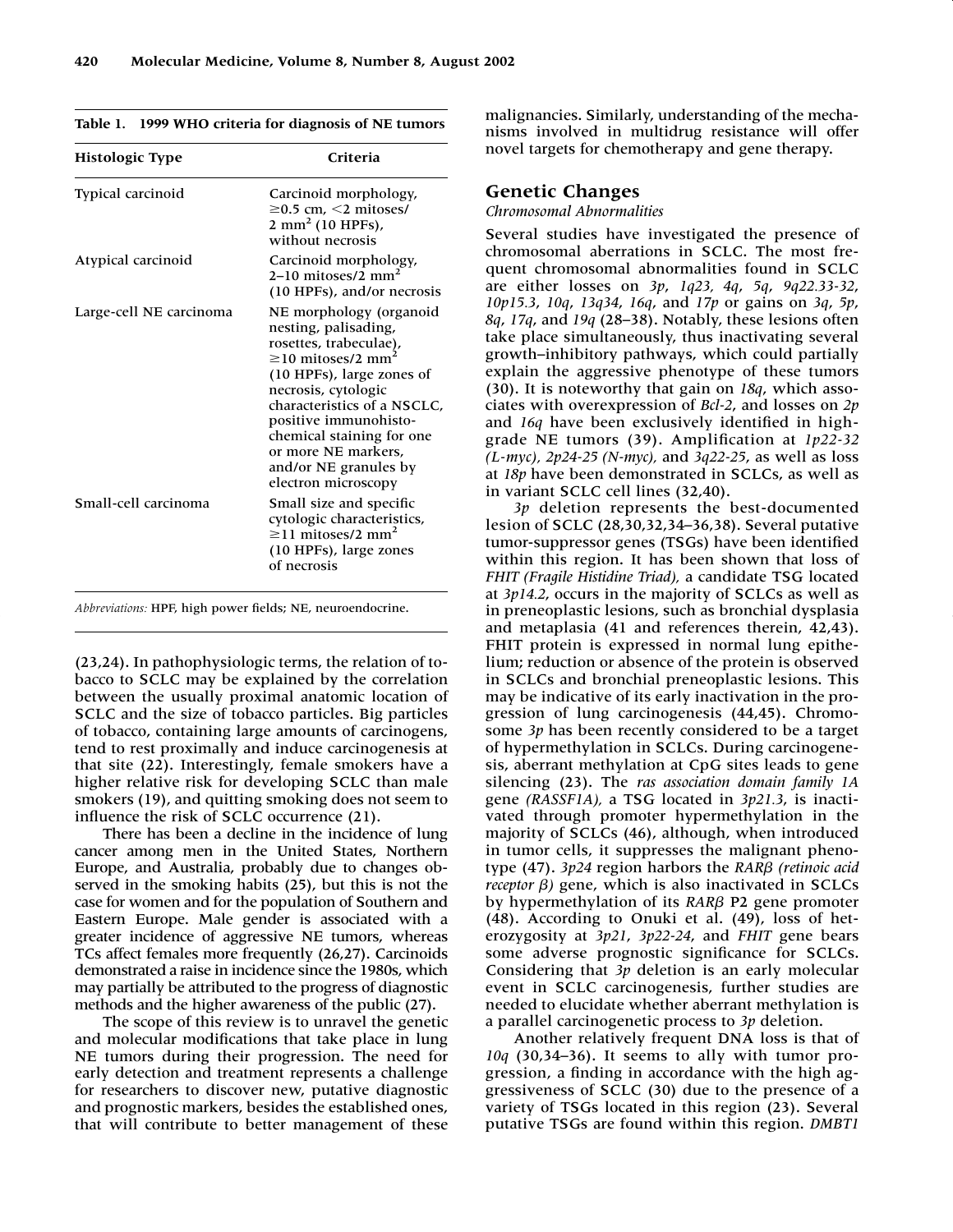*(deleted in malignant brain tumors 1),* a candidate TSG located in *10q25.3-26.1*, is frequently inactivated in SCLCs (23). Additionally, *PTEN/MMAC1 (phosphatase and tensin homologue/mutated in multiple advanced cancers),* a newly identified TSG located in *10q23.3*, is frequently deleted in SCLC (23,31). The *MXI1* TSG, located in *10q24-25*, is considered to be a negative regulator of *myc*, whose amplification and overexpression are very common in advanced SCLCs (50).

*5q* region, harboring the *MCC (mutated in colon cancer), APC (adenomatous polyposis coli), DOC2 (double C2),* and *IRF1 (interferon regulatory factor-1)* TSGs, is often deleted in SCLCs (23,30,33,35,49,51–53). The role of these genes in lung carcinogenesis is not yet fully understood (54). Most deletions are identified at *5q21*, where loss of heterozygosity relates to poor prognosis (49). However, in some cases the telomeric locus *5q33-35* is the target, suggesting the presence of at least two different TSGs in the region (53). The demonstration of loss in the *5q* region in metastatic SCLCs, but not in primary tumors, implies a late involvement of the genes of the region in lung carcinogenesis (53).

Loss of *4q11-23* centromeric region, which is the locus of *c-kit* gene, has been also demonstrated (30,55). Moreover, allelic losses of *4q33-34*, *4q25-26*, and *4p15.1-15.3* appear frequently in SCLCs (56). A concordance between allelic loss on *5q* and *4q12* regions has been observed; however, further studies are required to clarify a possible cooperation between the genes located at *4q12* and *5q* in SCLC development (29). *9p* deletion occurs in a region near to interferon genes and its involvement in SCL carcinogenesis should be further examined (54,57). *9p21* locus harbors the *CDKN2 p16INK4A* gene, whose product is a pivotal cell-cycle negative regulator (see below). Loss of heterozygosity at *9p21* has been associated with short life expectancy (49), probably due to cell-cycle deregulation. Finally, Merlo et al. (57) have detected two putative suppressor loci on chromosome 6 in primary SCLCs. Losses of *13q* and *17p* concern mainly the *Rb* and *p53* genes, respectively, which are discussed below.

LCNECs display deletions at chromosomes *3p, 4q, 5q, 10q*, *13q*, and *15q,* and gains at *5p* and *6p* (37,58). Ullmann et al. (28) have also observed a high frequency of similar alterations at *3p, 5q, 5p*, and *13q* in SCLCs and LCNECs, which are related to a poor clinical outcome of these carcinomas. Deletions of *10q*, *16q*, and *17p* are more common in SCLCs than in LCNECs (37). Interestingly, Debelenko et al. (59) have observed in a single case of LCNEC mutation of the *MEN1 (multiple endocrine neoplasia 1)* gene, which represents a usual lesion of carcinoids. This finding requires further investigation.

In comparison to high-grade NE tumors, TCs and ACs display fewer chromosomal lesions, explaining their better prognosis (28). In contrast to SCLCs, TCs display a strong FHIT protein expression (45). According to several reports, ACs exhibit an intermediate

level of genetic lesions in *3p*, *9p*, *17p*, *3p14.2*, and *5q* in comparison with TCs, SCLCs, and LCNECs (28,45,49,60,61). In addition, ACs are usually accompanied by losses in *10q* and *13q* (58). TCs and ACs have frequent aberrations on chromosome *11q,* which includes the *MEN1* gene domain (28,49,62–64), but this is not the case for SCLC tumors (58). According to some researchers, loss of heterozygosity of *11q* is more common in ACs than in TCs (61,65).

#### *Microsatellite Alterations*

This type of genomic instability seems to be present in a variety of malignancies, including SCLCs (23 and references therein). Compared to replication error-type instability, microsatellite alterations (MAs) affect larger tandem repeat DNA sequences (tetra- or pentanucleotides), involve only a few loci, and lack mutations in the mismatch-repair genes *hMLH1*, *hPMS1*, *hPMS2*, and *hMSH2* (66). MAs are more frequent in SCLCs than in other histologic types of lung cancer (51,67) and may be detected in plasma DNA of SCLC patients (23,67–71). Interestingly, a significant incidence of microsatellite instability is also present in the adjacent normal epithelium of SCLCs, indicating the great extend of genetic damage in these carcinomas (23). The prognostic role of MAs is still a matter of debate (68,71). Neither TCs nor ACs present microsatellite instability at chromosome *3p* loci, and this probably reflects a different carcinogenetic evolution in these tumors than that of SCLCs (67).

## **Molecular Alterations (Tables 2 and 3)**

*Extracellular and Cell Membrane Factors*

*Growth Factors and Growth Factor Receptors* Epidermal growth factor (EGF), as well as transforming growth factor- $\alpha$  (TGF- $\alpha$ ), amphiregulin (AR), CRIPTO, heregulin, and heparin-binding EGF are members of the EGF family. The actions of EGF, TGF- $\alpha$ , and AR are mediated through the EGF receptor (EGFR), which implies parallel functional roles in carcinogenesis (72). EGF signaling plays a modulatory role in tumor cell adhesion to extracellular matrix (ECM) proteins via integrins, either by inhibiting or by stimulating this process (73). A synergistic interaction has been observed between EGF and thrombospondin-1 (TSP-1), an adhesive protein (see below), which leads to neurotypic differentiation and growth suppression of SCLCs via  $\alpha$ 3 $\beta$ 1 integrin-mediated adhesion of SCLC cells on TSP-1 (74). The interaction between these molecules in SCLCs must be further explored.

EGFR, the product of the *HER-1* oncogene, is a 170-kD TM glycoprotein with intracellular tyrosine kinase activity. Together with c-erbB-2, c-erbB-3, and c-erbB-4 they form the class I GFRs (75). There is a lot of controversy on whether SCLCs express EGFR or not (23,76–78). *c-erbB-2*, also known as *HER-2/neu*, is an oncogene located in *17p11.2-p12* and its product is p185 (75). Micke et al. (79) have observed that *c-erbB-2*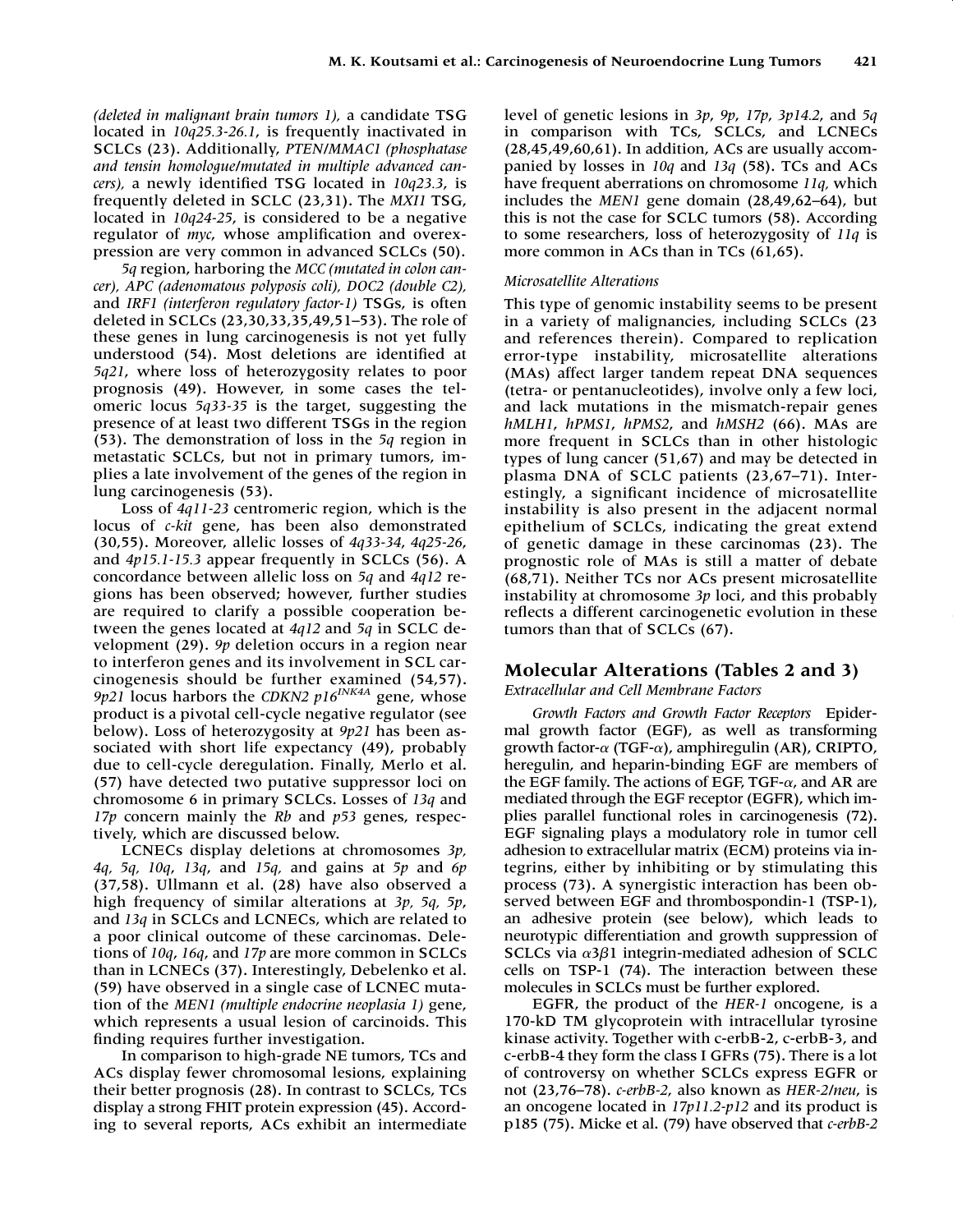| <b>Factors</b>   | Status in the Spectrum of<br>Aggressiveness (from TCs to SCLC) | References                            |
|------------------|----------------------------------------------------------------|---------------------------------------|
| Aneuploidy       | Increasing                                                     | 133,120                               |
| <b>Bak</b>       | Highly expressed in carcinoids                                 | 126                                   |
| Bax              | Decreasing                                                     | 23,112,124                            |
| $Bcl-2$          | Increasing (decrease in metastatic SCLCs)                      | 23,112,124                            |
| <b>BCL-X</b>     | Expressed in TCs                                               | 127                                   |
| $c$ -ets- $1$    | Highly expressed in high-grade NE tumors                       | 179                                   |
| CD44S            | Decreasing                                                     | 100                                   |
| CD44v6           | Its loss is associated with aggressivity                       | 100                                   |
| CD99             | Expressed only in TCs                                          | $102 - 104$                           |
| Ki-67 labeling   | Increasing                                                     | 114,193,194                           |
| $MCL-1$          | Highly expressed in carcinoids                                 | 126                                   |
| $PAI-1$          | Increasing                                                     | 188                                   |
| $PAI-2$          | Decreasing                                                     | 188                                   |
| p53              | Increasing                                                     | 60,100,126                            |
| Rb               | Decreasing                                                     | 11,38,58,134,135,<br>143-145, 148-152 |
| Topo II $\alpha$ | Increasing (although there are no reports for LCLCs)           | 254,263,266                           |
| $u$ -PA          | Increasing                                                     | 187,188                               |

**Table 2. The status of the various factors in relation to the spectrum of NE tumors**

*Abbreviations:* SCLC, small-cell lung cancer; TC, typical carcinoids; LCLC, large-cell lung carcinoma.

expression correlates with poor prognosis in extensive disease or advanced stage of SCLCs.

The insulin-like growth factor (IGF) family consists of IGF-I, IGF-II, and relaxin. They bind to IGF-I and -II receptors, which bear tyrosine kinase activity (80). IGFs participate in mitogenesis, transformation, and survival of cells through endocrine, autocrine, and paracrine stimulation (81). Specifically, IGF-I mediates proliferation of the SCLC tumor cells via an autocrine feedback loop (82).

*Cell Adhesion and Matrix Molecules* Integrins are a group of TM glycoproteins with two subunits ( $\alpha$  and *-*) that participate mainly in cell-to-matrix interactions (83). In comparison to NSCLC cells, integrins in SCLC cells are underexpressed and are composed of fewer types. Integrin  $\alpha$ 3 $\beta$ 1 is the predominant cell surface β1 integrin molecule in SCLCs (84–86). α3β1 may be described as a multiple receptor: it interacts with laminin, collagen, entactin, and fibronectin at different receptor-binding domains in the presence of specific cations (84,87–89). It is considered to be the most important laminin-binding integrin for the anchorage of alveolar and bronchial epithelial cells to the basement membrane of human lung (90). It has been reported that SCLC cells expressing *c-myc* display decreased expression of α3β1, an event that could explain the poor prognosis in SCLCs with *c-myc* overexpression (91).

Cadherins (CDHs) are TM glycoproteins containing dimeric, zipper-like adhesive structures that enable cellular interactions in the presence of calcium. SCLCs express several types of CDHs, including epithelial CDH (E-CDH). It has been suggested that CDH-mediated adhesion is regulated by the small GTP-binding protein Rho in SCLCs (92). E-CDH forms a structural complex with the cytoplasmic β-catenin molecule. Impairments in the E-CDH/catenin complex have been associated with tumor invasion and metastasis in cancer cells (93,94). It has been shown that the E-CDH/catenin complex is expressed in most NE tumors, without relating to the histologic subtype and hence displaying no prognostic value. However, loss of complex expression was detected in isolated invasive tumor cells and it is probable that these cells may become the progenitors of a more aggressive population (95).

Catenins are intracellular cytoplasmic proteins comprising  $\beta$ - and  $\gamma$ -catenin, which bind to E-CDH, and  $\alpha$ -catenin, which mediates the linkage of this complex to the cytoskeleton (96). Tyrosine phosphorylation of  $\beta$ -catenin may lead to an enhanced migration capacity of lung cancer cells (97). *β*-catenin cytoplasmic overexpression is associated with poor prognosis in SCLCs (98); however, its nuclear expression does not seem to have any prognostic significance in NE tumors (95).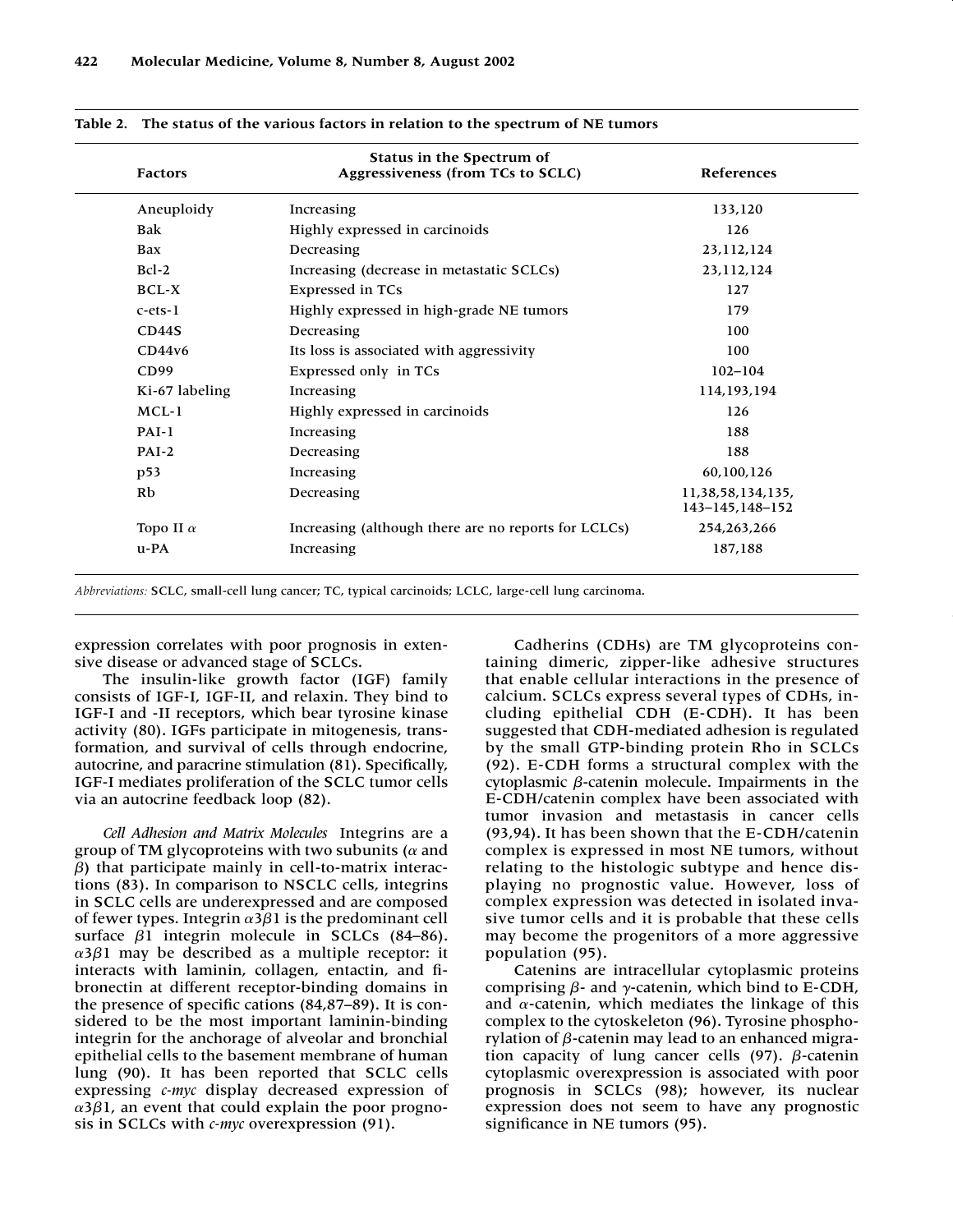| Proteins         | Comments                                                               | References     |  |
|------------------|------------------------------------------------------------------------|----------------|--|
| $\beta$ -catenin | Its cytoplasmic overexpression has negative prognostic role in SCLCs   | 98             |  |
| $Bcl-2$          | Arguable prognostic role in SCLCs/adverse prognosis in large NE tumors | 121-123,125    |  |
| bFGF             | Favorable prognostic significance in SCLCs                             | 210            |  |
| CD44             | CD44v6 is correlated with tumor aggressiveness in NE tumors            | 100            |  |
| $c$ -erb $B-2$   | Poor prognosis in advanced SCLCs                                       | 79             |  |
| c-myc            | Negative prognostic value in SCLCs                                     | 160,163        |  |
| $MMP-3$          | Unfavorable prognostic significance in SCLCs                           | 185            |  |
| $MMP-11$         | Adverse prognosis in SCLCs                                             | 185            |  |
| $MMP-14$         | Negative predictive value in SCLCs                                     | 185            |  |
| L-myc            | Correlated with variant SCLC/ambiguous predictive value                | 32,160,163     |  |
| Metallothionein  | Adverse prognostic significance in SCLCs                               | 134            |  |
| N-myc            | Correlated with variant SCLC/ambiguous predictive value                | 32,169,163     |  |
| $PAI-2$          | Favorable prognostic value in NE tumors                                | 188            |  |
| p53              | Arguable prognostic role in NE tumors                                  | 60,126,133,134 |  |
| P-glycoprotein   | Its expression has negative prognostic role in SCLCs                   | 255-257        |  |
| pRb              | LOH is related to a poor clinical outcome in NE tumors                 | 49             |  |
| Telomerase       | Adverse prognostic significance in NE tumors                           | 183            |  |
| TIMP-1           | Associated with better response to therapy                             | 185            |  |
| Topo II $\alpha$ | Its elevation correlates with adverse prognosis in SCLCs               | 121            |  |
| <b>VEGF</b>      | Related to chemoresistance and adverse prognosis in SCLCs              | 206,207        |  |

|  | Table 3. Molecular markers with a postulated prognostic significance in NE tumors |  |  |  |  |  |  |
|--|-----------------------------------------------------------------------------------|--|--|--|--|--|--|
|--|-----------------------------------------------------------------------------------|--|--|--|--|--|--|

*Abbreviations:* SCLC, Small-cell lung cancer; NE, neuroendocrine; LOH, Loss of heterozygosity.

CD44 is a TM glycoprotein that belongs to the immunoglobulin superfamily, acting as an ECMbinding glycan as well as a hyaluronate receptor. It has a number of variant isoforms. These isoforms (CD44v1–v10) are the product of alternative splicing; the most abundant isoform is CD44 standard (CD44S) (99). CD44S levels decrease in SCLCs and ACs, whereas it is overexpressed in TCs (100). Loss of CD44v6 is associated with more aggressive types of SCLCs and ACs, although it is probably related with nodal metastasis in TCs (100). The CD44v10 variant is mainly expressed in SCLCs, correlating with the expression of characteristic proteins of tumor growth and progression (101).

CD99 is a TM glycoprotein encoded by *MIC2* located both on chromosomes X and Y. It acts as an adhesion molecule, as well as a modulator of the action of IGF-I, insulin, and growth hormone. Its most common application is diagnosis and monitoring of Ewing's sarcoma/peripheral neuroectodermal tumor; however, its biological role still remains elusive (102). CD99 is detected in TCs, but it is not expressed in ACs or LCNECs (102–104).

#### *Apoptosis (Programmed Cell Death) and Bcl-2 Family*

Bcl-2 oncoprotein and the *p53* TSG are prominent components of the pathways that regulate cellular apoptosis. Bcl-2 is a well-characterized inhibitor of programmed cell death, residing on the outer mitochondrial membrane, endoplasmic reticulum, and nuclear envelope. The family of apoptotic regulators also includes  $BCL-X_L$ ,  $BCL-X_S$ , Bax, Bad, Bak, MCL-1 (myeloid cell leukemia-1), and other cellular and viral homologs (105). Specifically, Bax and Bak induce apoptosis (106,107), and MCL-1 prevents cell death (108). Bax, a downstream transcriptional target of p53 (109), forms heterodimers with Bcl-2 in vivo (107) and this Bcl-2/Bax balance is important for progression toward apoptosis. MCL-1 has also been shown to interact both with Bcl-2 and Bax (110,111).

The apoptotic index of SCLCs is low (112); the majority overexpress the Bcl-2 protein, thus resisting the apoptotic process (112–120). Although increased levels of Bcl-2 have been described as correlating with a short life expectancy (121), other studies did not confirm this relationship (122). However, Bcl-2 presence may be important for the overall outcome of the patient; it can modulate the cytotoxicity of some anticancer drugs by inhibiting apoptosis (123). A possible mechanism for this effect is the inhibition of loss of the mitochondrial transmembrane potential and the prevention of the release of cytochrome c (120). In contrast to SCLCs, carcinoids display low *Bcl-2* and augmented *Bax* expression levels (23,112).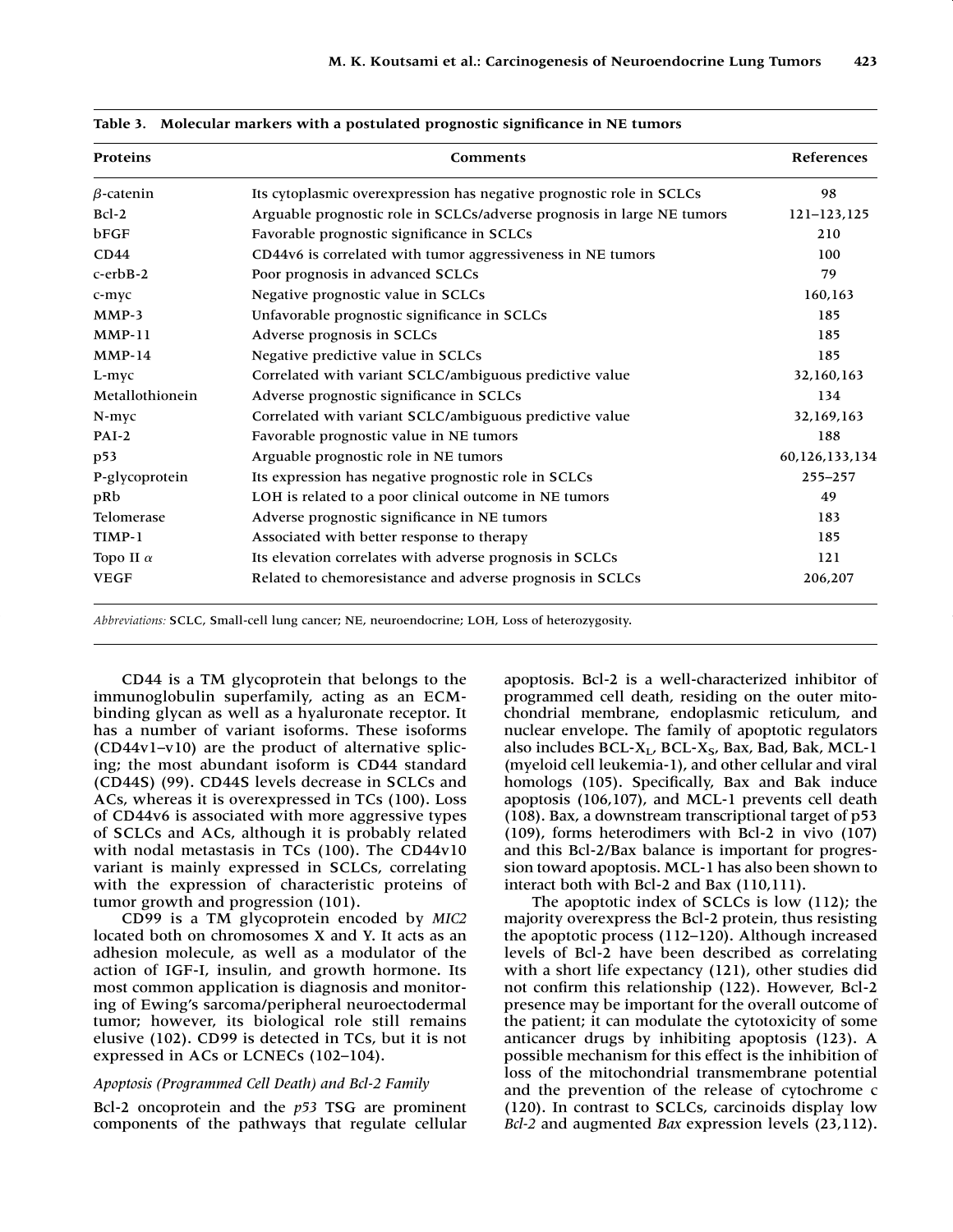The interesting observation, that in metastatic SCLCs both *Bcl-2* and *Bax* expression are decreased, may be indicative of development of metastatic clones that are resistant to apoptosis (124).

Expression of *Bcl-2*, *Bak*, and *MCL-1* seems to relate to NE differentiation in large-cell lung carcinomas (LCLCs) (125). Interestingly, high apoptotic rates have been detected in LCNECs (112,125). High apoptotic activity and low Bcl-2 protein expression was correlated with poor prognosis in LCNECs (125). Perhaps this finding, which should be further investigated, reveals a condition that favors the development of apoptosis-resistant metastatic clones, similar to the case of metastatic SCLCs discussed above.

*Bcl-2* is more often expressed and the apoptotic indices are higher in ACs compared to TCs (100,113, 126,127), whereas *BCL-X* is overexpressed in TCs (127). In a study by Laitinen et al. (126), *MCL-1* and *Bak* were found to be highly expressed in carcinoid tumors, without, however, being associated with the apoptotic index, or *Bax* or *Bcl-2* expression.

#### *Nuclear Factors*

The *p53* TSG, mapped to chromosome locus *17p13.1*, participates in multiple cellular activities, such as G1 and G2 checkpoint control, maintenance of genomic integrity, DNA repair, replication, transcription, apoptosis, and differentiation (128,129). Overexpression of *p53*, as well as mutations, are mainly detected in high-grade NE neoplasms (60,100). According to Przygodzki et al. (60), the role of p53 is to confront the important genetic alterations that are increasing in the spectrum of NE tumors, from TCs to SCLCs. p53 mutations are detected in the majority of SCLCs (23,38,118,130–132) and are likely to be related with smoking and the carcinogens found in tobacco (23 and references therein). Allelic losses and/or mutations of *p53* seem to be correlated with poorer prognosis in NE lung tumors (60,133), although some studies do not concur (134).

*17p* losses seem to be absent in TCs and rare in ACs (11,58,60,112,127,135–138). Absence of p53 mutations in TCs might be responsible for their benign clinical course, and their presence in some ACs could explain their higher aggressiveness (60,126).

p27KIP1 protein is a cyclin-dependent kinase (CDK) inhibitor, acting as a negative regulator of the cell cycle. Interestingly, and in contrast to NSCLCs, expression of p27 is elevated in SCLCs in vivo (139). Our group has observed a similar situation in breast carcinomas, where increased p27 levels correlate with lymph node metastasis (140). This intriguing finding can be explained by the role of c-myc; as Vlach et al. (141) have shown that c-myc can induce sequestration of p27 in a form unable to bind the cyclin E/CDK2 complex. However, Masuda et al. (142) demonstrated that p27 inhibits cyclin E/CDK2 activity despite c-myc action. They further demonstrated that p27 protects SCLC cells from apoptosis in vivo, especially in conditions of hypoxia and low

vascularity that usually accompany SCLC growth. Nevertheless, the possible mechanisms, which may bypass the cell-cycle inhibitory role of p27 and provide tumor-growth advantages, should be further studied.

The p16-cyclin D1/CDK4,6-Rb pathway is important in the regulation of the G1/S transition and alterations in its various elements are implicated in lung carcinogenesis.

pRb, the 105-kDa product of the *retinoblastoma (Rb)* gene located on chromosome *13q14*, is a key component of the cell-cycle regulatory machinery, which normally inhibits G1/S transition by sequestering the E2F-1 transcription factor. Alterations that deregulate pRb function are common among human malignancies, including NE tumors, with the most frequent being nonsense mutations, aberrant splicing events, and deletions (143–147). Loss of heterozygosity at *Rb* gene is significantly more frequent in SCLCs  $(67%)$  than in NSCLCs  $(31%)$   $(23)$ . Several studies showed that pRB expression was absent in high-grade NE tumors, whereas it was detected in TCs and ACs (11,38,58,134,135,143–145, 148–152). In only one study, loss of heterozygosity at *Rb* gene has been related to poor prognosis in all NE lung tumors (49).

E2F-1, a member of the E2F family of transcriptional modulators, plays a key regulatory role in cell-cycle progression, apoptosis, and differentiation (153). Eymin et al. (154) demonstrated that E2F-1 is overexpressed in both SCLCs and LCNECs and is accompanied by increased Ki-67 index (see below) and a Bcl-2:Bax ratio  $>$ 1, suggesting a strong implication of E2F-1 deregulation in SCLC tumorigenesis. Interestingly, our group reached to a similar conclusion in NSCLCs (155).

The *p16INK4A* gene (also known as *CDKN2*, *MTSI*, or *INK4a*), located on chromosome *9p21*, is an inhibitor of CDK4,6 that controls cell-cycle progression by phosphorylating (thus inactivating) pRb (156). Homozygous alterations (i.e., deletions, point mutations, aberrant methylation) of this gene occur more frequently in NSCLCs than in SCLCs (143,157). *p16* aberrant methylation has been considered to be an early event in NSCL carcinogenesis. Additional studies are required to this direction concerning SCLCs and the SCLC-associated normal bronchial epithelium (23 and references therein). Yuan et al. (149) have demonstrated conserved p16 expression in primary SCLCs that is, however, unable to regulate cell-cycle arrest, possibly due to the inactivation of pRb. Interestingly, reintroduction of the *p16* gene in *p16(-)* SCLC tumors resulted in the suppression of tumor growth due to the expression of exogenous p16 protein and the dephosphorylation (hence activation) of endogenous pRb (158).

p15<sup>INK4B</sup> is a cell-cycle inhibitor that belongs to the INK4 family. The corresponding gene is located in the same region as  $p16^{INK4A}$ . It encodes two protein isoforms, p15 and p15.5, which are highly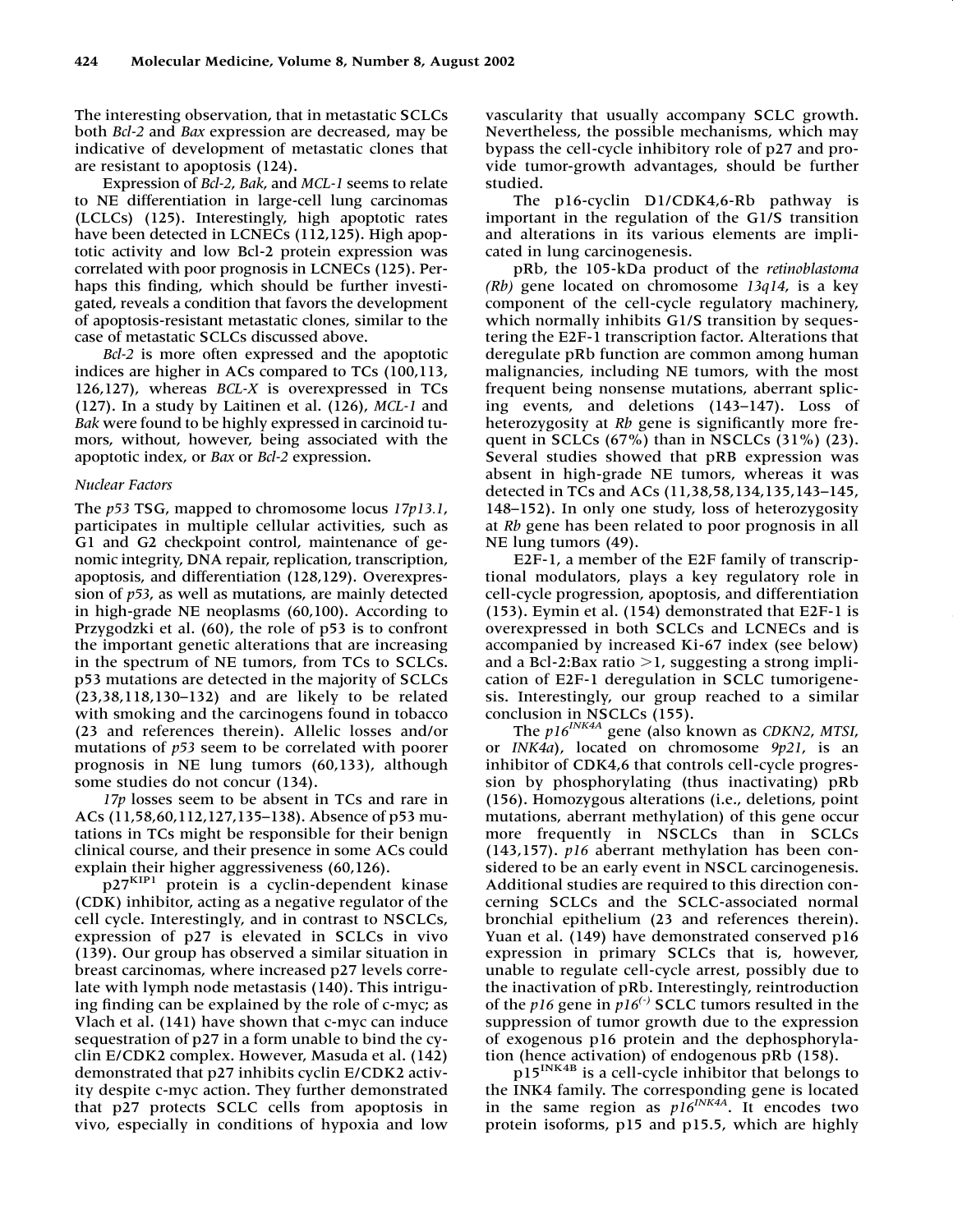expressed in normal lung tissue. Chaussade et al. (159) showed a correlation in the expression of these two proteins in normal lung, which was not found in tumor-associated normal lung and tumors. Furthermore, they demonstrated increasing p15.5 levels from control lung samples to tumor-associated normal lung to low-grade NE tumors, suggesting a role in lung carcinogenesis that warrants further investigation.

Cyclin D1 is the best-characterized member of the G1 cyclin family. It is encoded by the *CCND1* gene located on chromosome *11q13*. The cyclin D1/CDK4,6 complex mediates the phosphorylation and functional inactivation of pRb promoting G1/S transition (156). The absence of deregulated cyclin D1 expression (overexpression) in primary SCLCs (23,149) and SCLC cell lines (150) suggests that this molecule is probably not a major player in growthcontrol escape in SCLCs and that the mechanisms are different from those in NSCLCs, where cyclin D1 is overexpressed.

The *myc* family of proto-oncogenes, comprising *c-myc*, *L-myc*, and *N-myc*, has an essential role in the regulation of cell proliferation and differentiation. The role of each member in SCLC tumorigenesis has not yet been completely defined (160,161); however, their amplification and/or overexpression is very frequent in SCLCs (54,160,162). Notably, only one member of the *myc* family is overexpressed or amplified in one specific carcinoma or cell line (160). Altered expression of *c-myc* is often correlated with adverse prognosis in SCLCs (160,163). The documented presence of *myc* amplification in metastatic lesions rather than primary tumors, in patients treated with chemotherapy, and in variant SCLCs suggest that it is a late event in the progression of these carcinomas (163,164), explaining the correlation with poor prognosis. It has been reported that *c-myc* overexpression occurs in classic SCLC, whereas *L-myc* and *N-myc* overexpression is likely to lead to the variant phenotype of SCLC, perhaps contributing to their characteristic radioresistance and aggressive course (32); however, other groups failed to confirm any prognostic value of *L-myc* or *N-myc* amplification or overexpression in SCLCs (160 and references therein, 163). Gains on *8q*, the region harboring *c-myc*, are frequently observed in SCLC and the newly incorporated material often encompasses the *c-myc* locus, indicating its involvement in the carcinogenetic process (165). Furthermore, c-myc may be implicated in drug resistance in SCLC cell lines, although the mechanism is not yet fully realized (166,167).

*CC3* is a highly conserved gene encoding a small protein (also known as TIP30) with metastasissuppressor properties for SCLC (168). *CC3* expression is absent in the highly aggressive variant SCLCs, but it is detected in the less metastatic classic type of SCLCs, in other tumors, and in normal tissue (168). *CC3* introduction in variant SCLCs results in metastatic suppression, that is at least partially due to activation of apoptosis (169). Furthermore, it has been demonstrated that CC3 is capable of inhibiting angiogenesis by inducing changes on several angiogenic modulators, ultimately influencing their metastatic potential (170).

c-raf-1 is a serine/threonine protein kinase that participates in the mitogen-activated protein kinase/ extracellular signal-regulated kinase (MAPK/ERK) signal transduction pathways (171). Ravi et al. (172) have shown that an estradiol-regulated type of raf can prevent tumor growth in SCLC cells, through the blockage of neoplastic cells in G1 and G2 phases of the cell cycle. Interestingly, this arrest is accompanied by p27 induction. Activation of ras may recruit raf to the cell membrane, where it is potentiated via tyrosine phosphorylation (173,174). Nevertheless, it should be noted that *ras* mutations are very rare in SCLCs (60,66), and no mutations of *c-raf* have been detected in NE lung tumors (60), leaving the significance of raf an open issue.

The raf–MEK–MAPK pathway has been shown to relate with Notch signaling (175). Notch proteins play a critical role in nervous system development, by inhibiting basic helix-loop-helix transcription factors, such as hASH1 (human achaete-scute homolog-1). As far as the SCLC cells are concerned, Notch proteins induce p21 and p27 as well as the ras pathway, whereas they down-regulate hASH1, resulting in cell-cycle arrest in G1 phase. The effect of Notch activation seems to be the suppression of SCLC growth (175). However, the Notch signaling pathway has to be further analyzed, not only in SCLCs but also in the rest of the NE lung tumors.

*c-kit* is a proto-oncogene encoding a tyrosine kinase receptor. Its ligand is the stem cell factor (SCF). The SCF/kit autocrine loop is functional in the majority of SCLCs and is a contributor to growthfactor independence of SCLC (176). Furthermore, SCF may act as a chemotactic factor for SCLC (23,55). Interestingly, c-myc seems to be a direct or indirect modulator of *c-kit* expression in SCLC (176).

*c-ets-1*, a proto-oncogene encoding a transcription factor, modulates ECM-degrading protease gene expression during tumor invasion. It is considered to be involved in angiogenesis during wound healing in humans (177), and it was suggested that basic fibroblast growth factor (bFGF; see below) and tumor necrosis factor (TNF- $\alpha$ ) are possible candidates for inducing *c-ets-1* gene transcription in fibroblasts in vitro (177,178). *c-ets-1* is expressed in NE tumors of advanced stages—SCLCs and LCNECs—suggesting a potential role in tumor invasion (179).

### *Enzymes*

Human telomeres consist of tandem repeats (TTAGGG), a number of which are lost by the end of each cell division cycle. The ribonucleoprotein telomerase is capable of synthesizing such telomeric sequences, thus protecting chromosomal ends from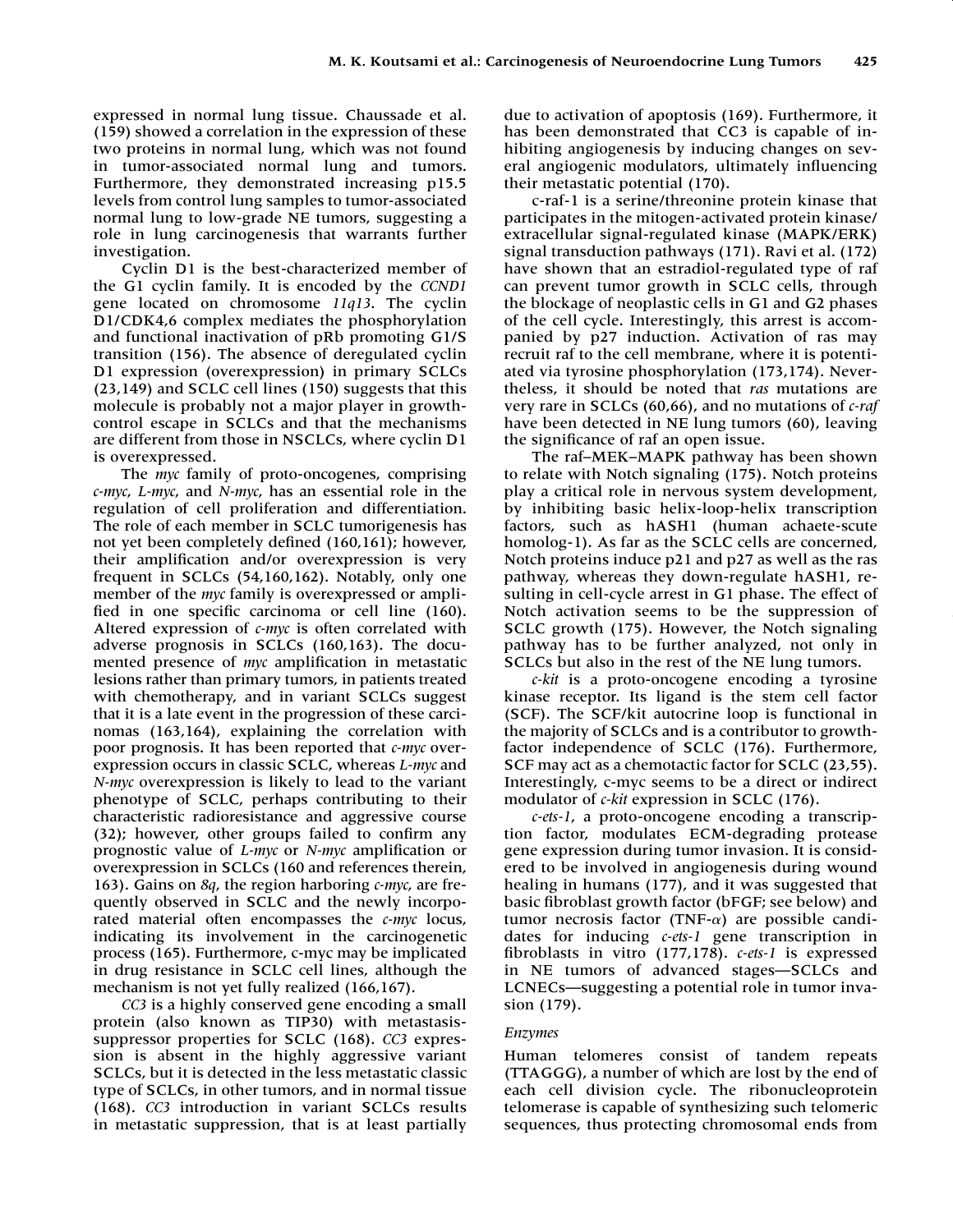mitotic senescence (180). The fraction of cells possessing telomerase activity is approximately 100% in SCLCs (66). Telomerase levels are regarded as an indicator of the mortal-to-immortal cell ratio in a tumor. This leads to the conclusion that SCLCs mainly consist of immortal cells (181). It must be noted that telomerase activity is higher in extensive than in limited SCLCs (182). Besides, with the exception of TCs, all NE tumors display high telomerase expression, which seems to be associated with adverse prognosis (183).

Matrix metalloproteinases (MMPs) belong to a family of ECM-degrading enzymes, participating in tumor invasion, metastasis, and angiogenesis. To date, 16 MMPs have been identified, either in insoluble form or as TM proteins on the cell surface (184). The available information concerning SCLCs and generally NE tumors is very limited. Michael et al. (185) have observed elevated expression of MMP-3, MMP-11, and MMP-14 by SCLC cells, which was associated with adverse prognosis. The activities of MMPs are regulated by a class of proteins known as tissue inhibitors of MMPs (TIMPs) comprising TIMP-1, -2, -3, and -4 (184). TIMPs are widely expressed in SCLCs. However, only TIMP-1 underexpression in SCLCs was found to be statistically significant by multivariate analysis, being associated with better response to therapy (185).

The urokinase-type plasminogen activator (u-PA) is a serine protease that converts plasminogen into plasmin. This event leads to degradation of several components of the ECM. The plasminogen activator inhibitors PAI-1 and -2 control the activity of u-PA. Binding of u-PA to its receptor seems to enhance tumor-cell invasion. The u-PA system is implicated in the activation of several GFs, cell migration, and apoptosis (186). Expression of u-PA is correlated with aggressiveness in NE tumors (187,188). In SCLC and LCNEC both stromal and epithelial u-PA expression are observed, and the stromal expression is related to lymph node metastasis; u-PA is not detectable in TCs (187). PAI-1 and -2 are inversely expressed in the spectrum of NE tumors, with PAI-1 being highly expressed in SCLCs and LCNECs and PAI-2 being more elevated in TCs, thus implying a favorable prognostic value of the latter. A possible mechanism for this is the synergic activity of PAI-1 with u-PA in high-grade NE tumors, in contrast to PAI-2, which probably prevents tumor progression via the blockade of u-PA–mediated proteolysis (188).

# **Kinetic Parameters—Proliferation Markers**

A controversy exists on whether S-phase fraction has any prognostic value in SCLCs. Tinnemans et al. (189) have failed to confirm any prognostic significance in these carcinomas, probably due to the small cohort of patients in their study. Nevertheless, it must be noted that S-phase fraction differs in

limited and extensive disease, probably reflecting the aggressiveness of the tumor (190).

Proliferating cell nuclear antigen (PCNA) is a 36-kDa non-histone nucleoprotein that binds to DNA polymerase and participates in DNA replication. Reaching its peak concentration during the S phase, PCNA provides a useful tool for the identification of cycling cells (191). PCNA labeling index can be a diagnostic tool for distinguishing between TCs and ACs (135). However, its role as a prognostic marker is very limited in patients with SCLC (134).

The most reliable method for estimating the proliferating status is immunohistochemical analysis using the nuclear marker Ki-67, a monoclonal antibody assessing the growth fraction of human tumors (192). Increased proliferation rates have been suggested to associate with higher grade of NE lung tumors (193,194). More specifically, SCLCs exhibit a high proliferative activity, which reflects their extremely fast growth (114). Increased proliferation is associated with poor survival in SCLCs and welldifferentiated NE carcinomas (121,133,195). Finally, proliferation rates are more elevated in ACs than in TCs, implying a higher risk for patients with ACs (11,126,127,135,196).

### **Angiogenetic Factors and Angiogenesis**

Angiogenesis, the formation of new blood vessels, represents an essential process for tumor growth and metastasis (197). Angiogenesis, assessed by tumor microvessel density, does not bear any relation to the grade of NE tumors (194). Specifically, it cannot be characterized as an indicator of metastatic potential in carcinoids (198) and it is not associated with metastatic status, tumor size, or prognosis in SCLCs (199). However, the prognostic role of the inducers and inhibitors that control the angiogenetic process appears to be very promising.

Vascular endothelial growth factor (VEGF) is a potent inducer of angiogenesis that acts by forming heterodimeric complexes with two tyrosine kinase receptors: VEGF receptor 1 or Flt-1 (Fms-like tyrosine kinase), and VEGF receptor 2, also known as KDR/Flk-1 (kinase insert domain-containing receptor) (200,201). VEGF has been shown to increase during lung cancer progression and this up-regulation is often associated with hypoxia (202,203). VEGF is also able to up-regulate the expression of its receptors in ischemic conditions, contributing with a positive feedback to tumor angiogenesis (203,204). Tissue VEGF protein expression was positively associated with vessel density in SCLC cell lines (205). Two reports have shown by multivariate analysis that high serum levels of VEGF are correlated with short life expectancy (206,207). Specifically, Salven et al. (206) have suggested that increased levels of VEGF detected before chemotherapy are correlated with chemoresistance and, therefore, with adverse prognosis in SCLC patients.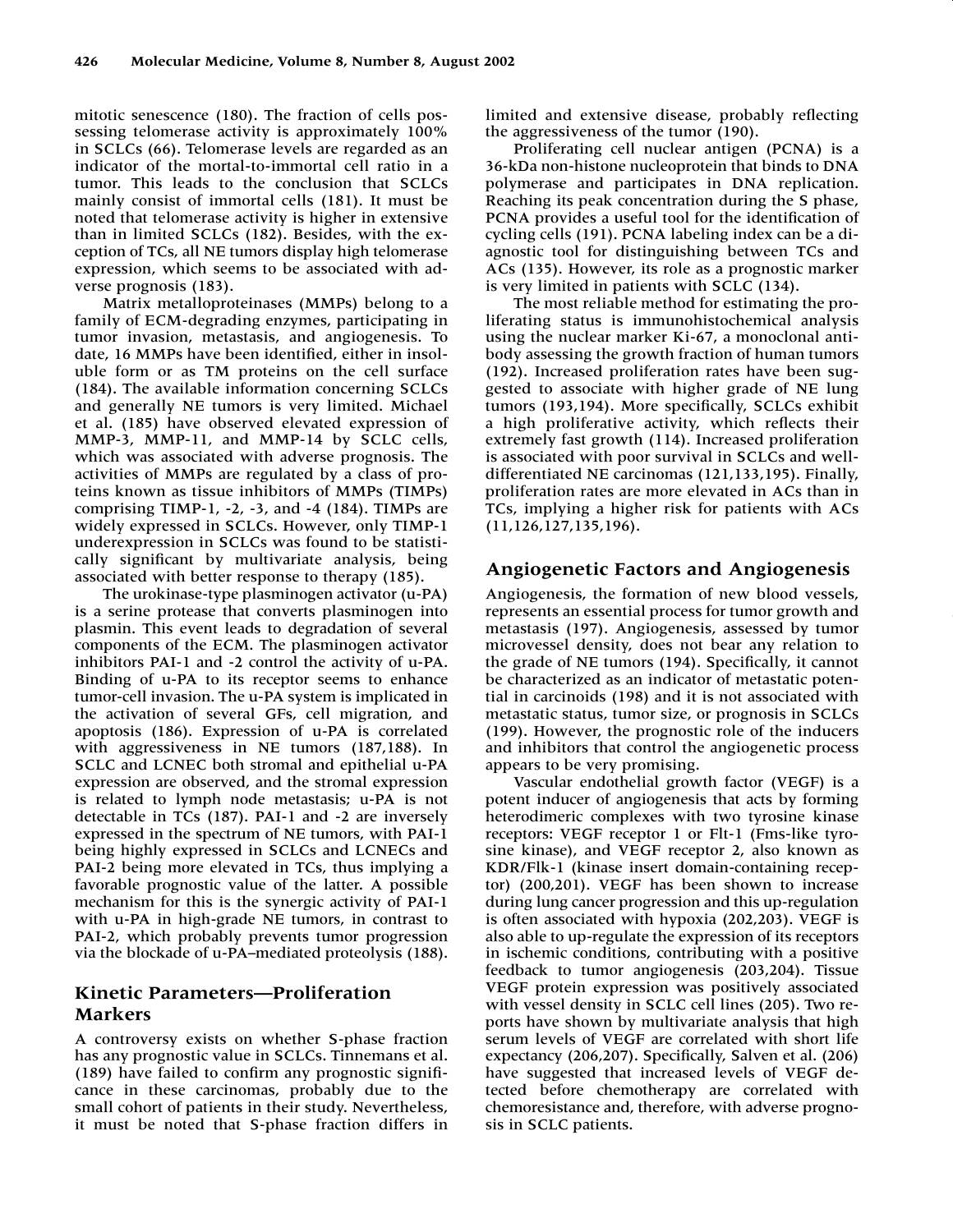The FGF family members ally with heparin sulfate in the ECM, forming a reservoir of GFs that participate in development, hematopoiesis, angiogenesis, and wound repair (208). The best-characterized members are FGF-1 (acidic FGF) and FGF-2 (bFGF). bFGF was found to act synergistically with VEGF in vivo (209). Augmented tissue bFGF levels were not correlated with vessel density in SCLC xenografts (205). However, Ueno et al. (210) have recently demonstrated that increased serum bFGF levels not only associate with favorable prognosis of SCLC patients, but they are detected in those who respond to chemotherapy, suggesting that bFGF could act as a monitor marker in patients with SCLCs.

TSP-1 is an ECM protein regulating growth, motility, and adhesion of cells, which can act as an angiogenetic inhibitor. TSP-1 expression is regulated by p53 (211). As mentioned, TSP-1 induces  $\alpha$ 3 $\beta$ 1 integrin adhesion and neurite-like differentiation, and it prevents proliferation of SCLC cells (74). Alterations of TSP-1 in SCLCs is a research area awaiting further exploration.

# **Early and Late Molecular Events in Carcinogenesis of NE Tumors**

The progression of epithelial tumors is accompanied by multiple genetic events. The increasing incidence of these events during the preneoplastic stage is not random, but it is mediated via specific steps (212). Taking into account the progressive deterioration from TCs to SCLCs, NE tumors seem to represent a progressive clinical spectrum (26). However, in epidemiologic, pathologic, and molecular terms, TCs and SCLCs are distinct, unrelated entities (27,213, 214) and ACs and LCNECs do not appear to represent intermediate stages between them (214), which may be indicative of a different process followed in their development. SCLCs are not accompanied by specific preneoplastic changes, whereas carcinoids are associated with inflammatory lesions in the airway (23,215).

Based on their profiles, it has been proposed that SCLCs may originate from either normal or hyperplastic epithelia, without passing through characteristic preneoplastic pathologic changes (Fig. 1) (51). The most characteristic early molecular events, occurring during the course of SCL carcinogenesis, are allele losses and microsatellite alterations. These aberrations, leading to inactivation of several growth-inhibitory pathways (216), are present both in normal bronchial epithelium associated with SCLC, as well as in hyperplasia and squamous metaplasia accompanying SCLCs (23). *3p* deletion is considered to take place in the early stages of SCLC (41,67). *p53* mutation is also an early event (132), which has also been detected in SCLC-associated bronchial epithelium (51). Inactivation of the pRb pathway, including defects of p16, is likely to precede that of p53 (132,135), leading to disruption of the control between G1 to S phase (23). It has been found that allelic losses at *3p14-25* and *13q12-14*, as well as *13q14* and *17p13* are, respectively, correlated. This finding possibly implies that simultaneous alterations of *FHIT* and *Rb*, as well as *Rb* and *p53*,



**Fig. 1. Genetic events leading to SCLC.** See text for details.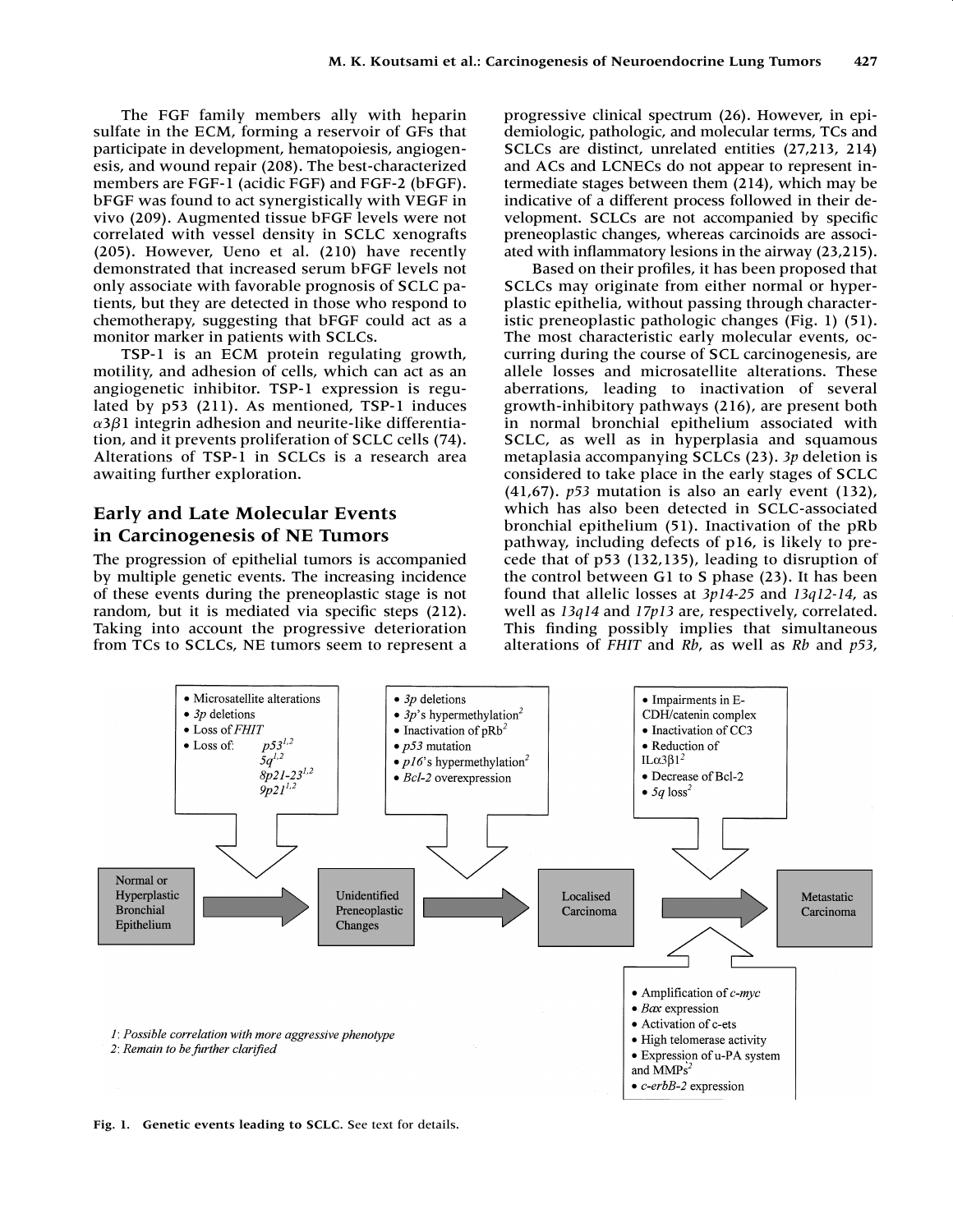which are located on the respective areas, are necessary for SCLC development (29). Furthermore, *3p* and *p16* are considered to be targets of aberrant methylation in SCLCs (23). Taking into account that hypermethylation is regarded as an early event in NSCL carcinogenesis, additional studies are needed to define its role in SCL carcinogenesis.

A number of molecular alterations are necessary for progression to the metastatic stage. Amplification of *c-myc* is considered to be a late event (36). This aberration is more frequently detected in SCLC cell lines derived from metastatic lesions than in primary tumors, in chemotherapy-treated patients, and in variant SCLCs (164). Overexpression of *c-myc* seems to down-regulate α3β1 integrin (91). Impairments in E-CDH/catenin complex have also been associated with tumor invasion and metastasis (93–95). Moreover, it should be noted that the observed gradual increase of Bcl-2 in the clinical spectrum of NE tumors is not the case for metastatic SCLCs. In metastatic disease Bcl-2 is decreased, with a parallel decrease of Bax, which eventually leads to the attenuation of apoptosis. This may be attributed to the possible development of metastatic resistant-to-apoptosis clones (124). *c-erbB-2* and *c-ets* expression have been associated with extensive disease in SCLCs (79), and it is likely that their expression may enhance tumor invasion (178,179). Inactivation of *CC3* has been observed in the highly aggressive variant SCLCs; it is also expressed in the less metastatic classic type of SCLCs (168). Interestingly, telomerase activity becomes more apparent in extensive than in limited SCLCs (182). MMPs and the u-PA system promote tumor invasion in NE tumors, although additional studies are needed to clarify their role in these tumors (184,187,188).

No specific genetic alteration is linked to metastatic carcinomas (34). One study implied that *5q* loss is a late event in SCLC carcinogenesis, being present in metastatic but not in primary SCLCs (53). However, Wistuba et al. (51) have detected this allelic loss, as well as loss at *8p21-23*, *9p21*, and *17p13*, in bronchial epithelium accompanying invasive SCLCs. It is possible that this early allelic loss can generate a very aggressive clone, which will metastasize. Specifically, the earlier some specific mutations occur, the more aggressive a SCLC tumor will become. The question arising from these observations is whether in case such alterations are detected in premalignant lesions the clinician should look out or expect metastasis. Further investigation is obviously required to address this issue.

# **Ploidy**

Nuclear DNA content analysis has been assigned some prognostic significance in SCLC. Aneuploid tumors seem to carry a poorer prognosis, with this finding being independent of tumor stage (217). Furthermore, DNA content was proposed as an

indicator of metastatic potential (218). However, other studies failed to confirm any prognostic value of the ploidy in SCLCs (190). Interestingly, Abe et al. (219) have observed that aneuploidy correlates with postoperative chemosensitivity of SCLC; the less aneuploid tumors are more chemoresistant. Kimura et al. (218), using tumor DNA content, demonstrated that peripheral SCLCs are more heterogeneous carcinomas than proximal SCLCs. The former are usually polyclonal and consequently more chemoresistant than the latter. ACs are more frequently aneuploid than TCs (133,220). Aneuploidy in carcinoids has been assigned some prognostic significance (220,221).

# **Escape from Immune Surveillance in NE Lung Tumors**

Tumor cells develop a variety of immune surveillance escaping mechanisms. The antigen-major histocompatibility complex (MHC) class I complex pathway represents a frequent target in lung cancer (222). It includes (i) MHC class I, which is responsible for the presentation of foreign antigenic peptides to cytotoxic T-lymphocytes; (ii) β2-microglobulin, which forms the light chain of class I molecules; (iii) LMP2 (latent membrane protein 2), which is a MHC-encoded proteasome subunit; and (iv) TAP (transporters associated with antigen presentation) (223). After degradation of cytoplasmic proteins in proteasome, TAP convey intracellular peptides into the endoplasmic reticulum, so that a complex with MHC class I is created. This complex formation leads to recognition by cytotoxic T lymphocytes  $(223)$ .  $\beta$ 2-microglobulin has been suggested to be underexpressed in SCLC cell lines (224). Underexpression of *TAP-1* and *LMP2* genes has been observed in SCLC cell lines (224–226), providing a further explanation for the host immune surveillance escape. Interestingly, Singal et al. (226) have suggested that transfection of *TAP* genes may up-regulate *MHC class I* expression.

Host immune defense against lung cancer is reinforced by the presence of tumor-infiltrating lymphocytes (TILs). In human tumors, the majority are T cells. TILs secrete several cytokines that inhibit tumor progression, and it is through such mechanisms that the tumor-associated antitumor action of macrophages is regulated in lung cancer (227). Especially in SCLCs, T cells and macrophages are more abundant (199). It has been shown that a high proportion of intratumoral T cells, CD8 cells, and macrophages seem to improve prognosis in SCLCs (199,228,229), particularly in cases of low-grade tumors (199).

Fas ligand (FasL) and its receptor Fas (also known as APO-1 or CD95) have a modulatory role in the apoptotic process of activated T cells (230). Niehans et al. (231) have shown that both SCLC and NSCLC human cell lines express FasL, suggesting that the FasL–Fas interaction may be a possible mechanism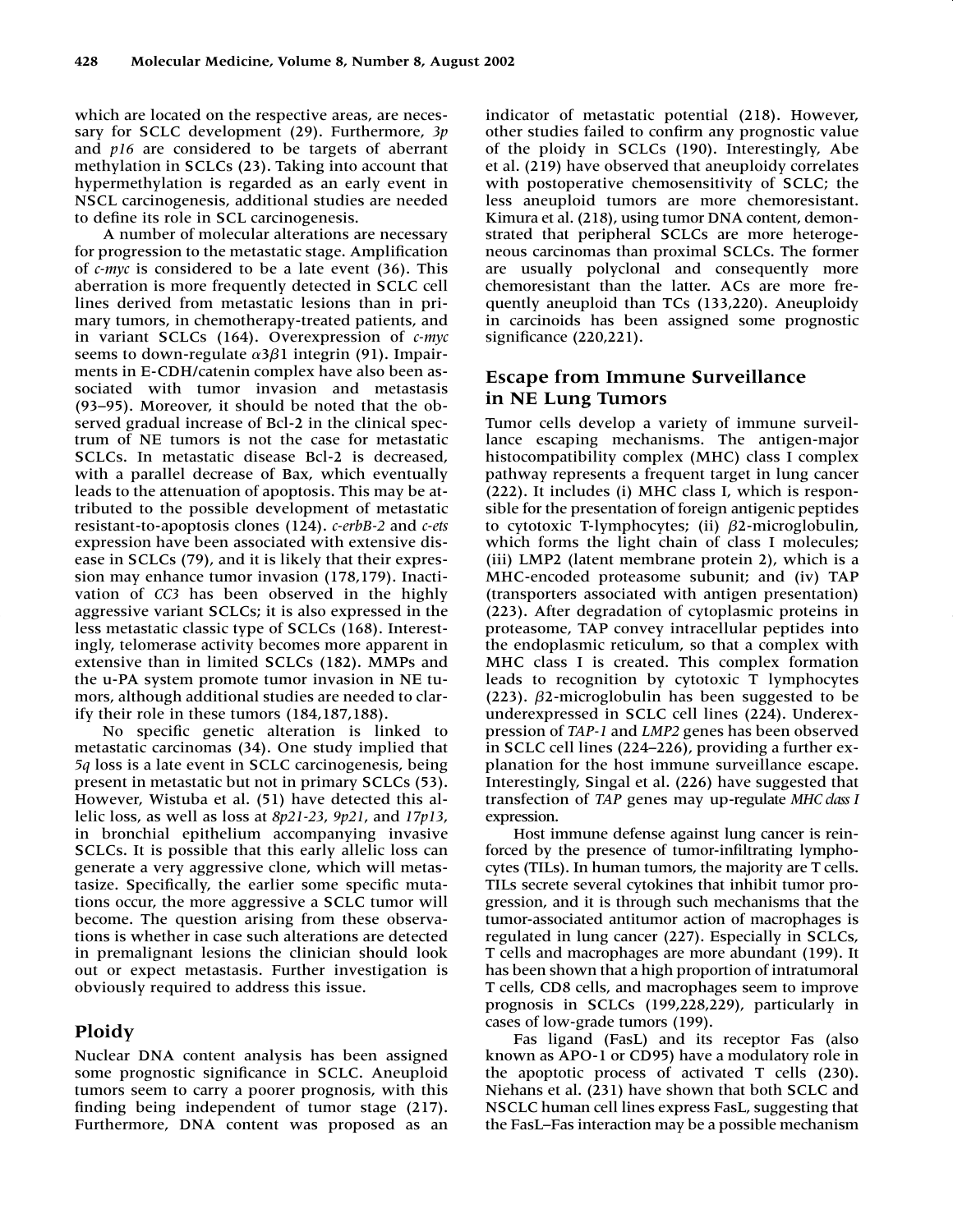for the peripheral deletion of tumor-reactive T-cell clones observed in these tumors. Nevertheless, further studies examining the relationship between FasL expression and SCLC disease stage are needed.

The levels of the cytokines IFN- $\alpha$ , IFN- $\gamma$ , TNF- $\alpha$ , and IL-2 are decreased in SCLCs (232). The factor behind this immunosuppressive effect seems to be TGF- $\beta$ 1 (232). TNF- $\alpha$  is primarily produced by macrophages and monocytes (233). Its participation in pulmonary NE cell differentiation of SCLC cell lines has been suggested (234). Kayser et al. (235) have shown that TNF- $\alpha$ -binding sites are expressed in 60–65% of SCLCs and their presence was correlated with intracellular presence of TNF protein. The significance of this finding should be further examined. TNF- $\beta$  is produced by lymphocytes (233). Its 10.5/10.5-kb allele detection has been associated with favorable prognosis in patients with lung cancer (236). Decreased levels of IL-2 have been associated with adverse survival in SCLCs (237,238). In addition, Sarandakou et al. (239) have shown that soluble IL-2 receptors are increased in this type of carcinoma and are correlated with poor prognosis, because IL-2 is unable to participate in cytotoxicity induced by lymphocytes.

The detection of p53 autoantibodies is widely examined as a possible predictive test for lung cancer. Zalcman et al. (240) have reported that p53 antibodies correlate with adverse prognosis in patients with limited stage SCLC. However, other studies have assigned no prognostic value to p53 autoantibodies in SCLCs (241–243). Perhaps the limited life expectancy in SCLCs does not permit the statistical evaluation of the impact of p53 autoantibodies on patient prognosis (241). On the other hand, Murray et al. (244) have recently shown that high levels of p53 antibodies correlate with favorable prognosis. Additional studies could aid in clarifying the role of p53 autoantibodies as a putative prognostic marker.

# **Multidrug Resistance**

The shield of tumor cells against chemotherapy is multidrug resistance (MDR). The fundamental mechanisms of MDR are either decrease of cellular drug levels or prevention of drug-induced apoptosis (245).

Multidrug resistance-associated protein (MRP) is a TM 190-kDa glycoprotein, member of the ABC (ATP-binding cassette) superfamily. It functions as a TM transporter by keeping drug levels low via active efflux, thus offering MDR to tumor cells (246,247). MRP is present in normal lung tissue and is expressed in SCLC tumor cells, being the main mechanism of MDR in these tumors (248). However, no correlation with chemotherapy response has been demonstrated (121). Besides MRP, the ABC family includes MRP-2, -3, -4, and -5, and among them MRP-3 seems to confer MDR in lung cancer cell lines (249).

P-glycoprotein, encoded by the *MDR1* gene, is another member of the ABC superfamily. Overexpression of P-glycoprotein causes active efflux of several drugs, leading to MDR (250). Interestingly, P-glycoprotein is rarely expressed in SCLCs (148,251,252). However, Campling et al. (253) detected P-glycoprotein in clinical samples but not in SCLC cell lines, suggesting that it may be related to the clinically acquired MDR in SCLCs. In the same context, Kreisholt et al. (254) noticed an increase in P-glycoprotein in SCLC patients after treatment. Several studies demonstrated that increased P-glycoprotein levels are associated with bad prognosis (255–257). Finally, in carcinoid tumors a relatively high degree of *MDR1* expression has been reported (148), a finding that needs further confirmation.

Another mechanism of MDR, which leads to increased drug detoxification, is that of glutathione (GSH) conjugation and transport of glutathione–drug conjugates out of the cell. This system consists of GSH, GSH-related enzymes, and glutathione-conjugate export pump (GS-X pump). The export of GSH conjugates of anticancer drugs is accomplished either by GS-X pump or by MRP (258). Each factor of this system is capable of rising independently or in conjunction with the other factors of the system in SCLCs. For instance, increase of GSH has been observed in drug-resistant human SCLC lines, without any alteration in the levels of GSH-related enzymes, and increased GSH may be accompanied by elevated activity of GS-X pump in human lung cancer cells (258 and references therein). MDR SCLC cell lines display several alterations of GSH-related enzymes, whose significance is under investigation (259); as current data do not confirm a clear-cut role in drug response (260).

Topoisomerase II (Topo II) participates in DNA replication, transcription, and recombination (261). There are two subtypes of this enzyme: Topo  $II\alpha$ (170 kDa) and Topo II $\beta$  (180 kDa). Their expression is not correlated and this may be indicative of their different role in the progression of the cell cycle. Specifically, Topo II $\alpha$  is produced during cell division, and Topo II $\beta$  is expressed throughout the cell cycle, displaying higher levels in resting cells (262,263). It has been demonstrated that the expression of Topo II $\alpha$  is higher in lung carcinomas than in normal lung tissue (263). Additionally, it is more elevated in SCLCs than NSCLCs (254,263); Topo II $\beta$ levels exhibit no significant difference in these carcinomas (263). *Topo II* gene expression is associated with multidrug sensitivity, making it a possible chemosensitivity marker in lung cancer cell lines (264). Pretreatment Topo II $\alpha$  levels are considered to reflect chemosensitivity of SCLC to Topo  $II\alpha$ -targeting drugs, such as etoposide, better than MRP and P-glycoprotein do (254). Furthermore, increased levels of Topo II $\alpha$  correlate with adverse prognosis (121). Withoff et al. (265) have suggested that differential underexpression of Topo II $\alpha$  and Topo II $\beta$  may account for the chemoresistance in several SCLC cell lines. In pulmonary carcinoid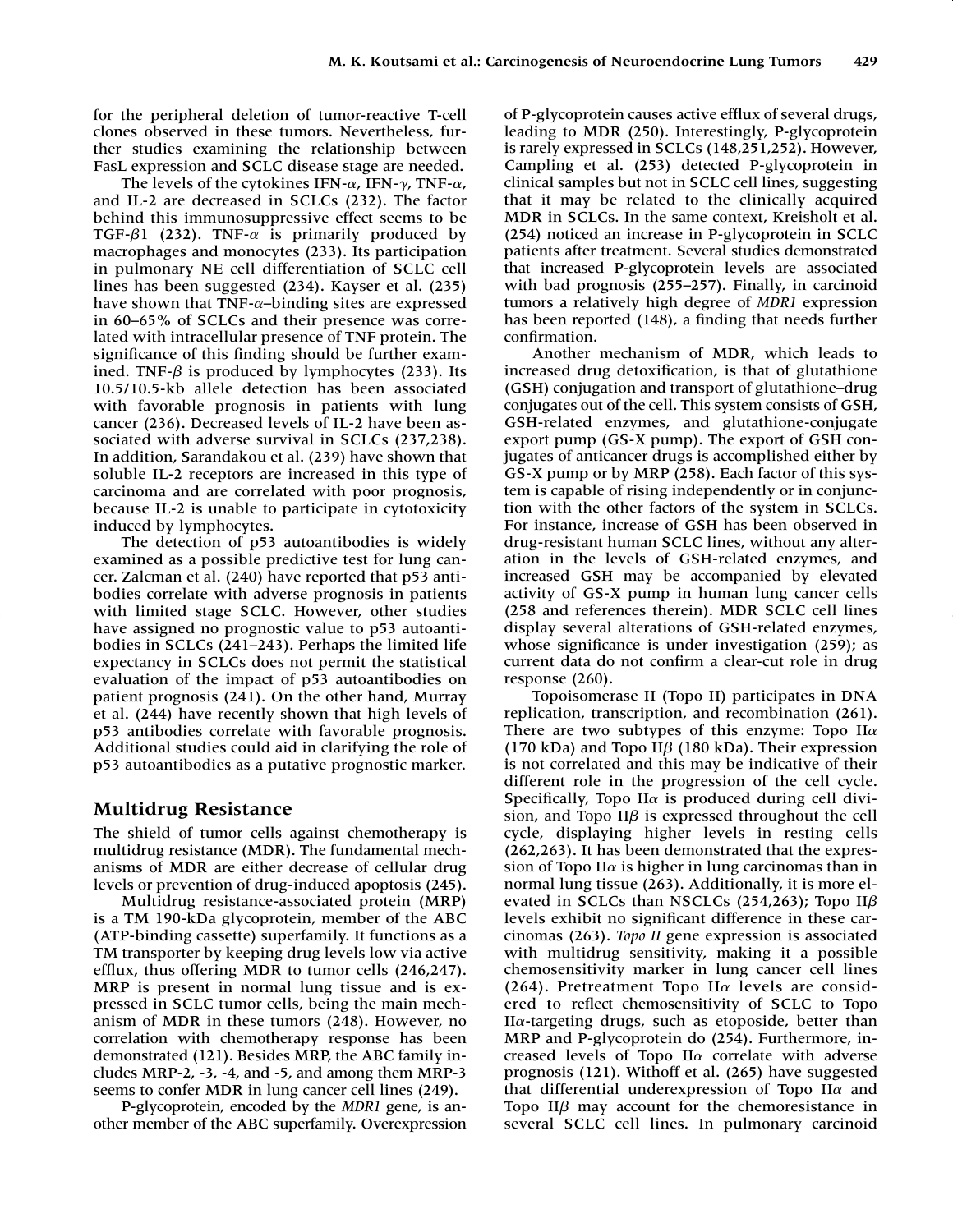tumors, Topo II $\alpha$  expression is more elevated in ACs than in TCs (266).

Metallothionein is a metal-binding protein rich in cysteine that has high affinity for Cd, Cu, and Zn. It has been suggested to correlate with resistance to cisplatin (267). Joseph et al. (134) have shown by multivariate analysis that overexpression of metallothionein is associated with adverse prognosis in SCLC patients receiving chemotherapy.

# **Conclusion—Outlook**

Progression of aggressiveness in NE tumors does not represent a common and gradual carcinogenetic process from low- to- high-grade tumors; different molecular pathways are altered in these histologic lesions. The evaluation of genetic and molecular factors, which are biochemically linked, permits the understanding of the different mechanisms implicated in the pathogenesis of these neoplasms. Among them, a variety of markers bearing a putative diagnostic and prognostic significance have been discussed. Meanwhile, further investigations are needed to confront MDR, which remains the dominant problem in treating SCLC patients. It is obvious that a successful management of NE tumors demands on one hand accurate techniques for monitoring their clinical, molecular, and immunologic status and, on the other hand, the introduction of unconventional therapeutic strategies. The accomplishment of this goal is certainly going to improve patient prognosis through treating each case individually.

### **Acknowledgments**

We would like to thank Zoe Christoni for editorial assistance.

### **References**

- 1. Minna JD. (1998) Neoplasms of the lung. In: Fauci A, Braunweld E, Isselbacher K, et al., eds. *Harrison's Principles of Internal Medicine*, 14th ed. New York: McGraw-Hill; pp. 552–562.
- 2. Travis WD, Colby TV, Corrin B, Shimosato Y, Brambilla E, in collaboration with Sobin LH, and pathologists from 14 countries. (1999) Histological typing of lung and pleural tumors. *International Histological Classification of Tumors,* 3rd ed. London, Springer, World Health Organization.
- 3. Capella C, Heitz PU, Hofler H, Solcia E, Kloppel G. (1995) Revised classification of neuroendocrine tumors of the lung, pancreas and gut. *Virchows Arch.* **425:** 547–560.
- 4. Travis WD, Linnoila RI, Tsokos MG, et al. (1991) Neuroendocrine tumors of the lung with proposed criteria for large-cell neuroendocrine carcinoma: an ultrastructural, immunohistochemical, and flow cytometric study of 35 cases. *Am. J. Surg. Pathol.* **15:** 529–553.
- 5. Junker K, Wiethege T, Muller KM. (2000) Pathology of small cell lung cancer. *J. Cancer Res. Clin. Oncol.* **126:** 361–368.
- 6. Travis WD, Gal AG, Colby TV, Klimstra DS, Falk R, Ross MN. (1998) Reproducibility of neuroendocrine lung tumor classification. *Hum. Pathol.* **29:** 272–279.
- 7. Brambilla E, Lantuejoul S, Sturm N. (2000) Divergent differentiation in neuroendocrine lung tumors. *Semin. Diagnostic Pathol.* **17:** 138–148.
- 8. Dresler CM, Ritter JH, Patterson GA, Ross E, Bailey MS, Wick MR. (1997) Clinical-pathologic analysis of 40 patients with large cell neuroendocrine carcinoma of the lung. *Ann. Thorac. Surg.* **63:** 180–185.
- 9. Travis WD, Rush W, Flieder DB, et al. (1998) Survival analysis of 200 pulmonary neuroendocrine tumors with clarification of criteria for atypical carcinoid and its separation from typical carcinoid. *Am. J. Surg. Pathol.* **22:** 934–944.
- 10. Jiang SX, Kameya T, Shoji M, Dobashi Y, Shinada J, Yoshimura H. (1998) Large cell neuroendocrine carcinoma of the lung. A histologic and immunohistochemical study of 22 cases. *Am. J. Surg. Pathol.* **22:** 526–537.
- 11. Rusch VW, Klimstra DS, Venkatraman ES. (1996) Molecular markers help characterize neuroendocrine lung tumors. *Ann. Thorac. Surg.* **62:** 798–810.
- 12. Iyoda A, Hiroshima K, Toyozaki T, Haga Y, Fujisawa T, Ohwada H. (2001) Clinical characterization of pulmonary large cell neuroendocrine carcinoma and large cell carcinoma with neuroendocrine morphology. *Cancer* **91:** 1992–2000.
- 13. Heasley LE. (2001) Autocrine and paracrine signaling through neuropeptide receptors in human cancer. *Oncogene* **20:** 1563–1569.
- 14. Coulson JM, Fiskerstrand CE, Woll PJ, Quinn JP. (1999) Arginine vasopressin promoter regulation is mediated by a neuron-restrictive silencer element in small cell lung cancer. *Cancer Res.* **59:** 5123–5127.
- 15. Coulson JM, Stanley J, Woll PJ. (1999) Tumor-specific arginine vasopressin promoter activation in small-cell lung cancer. *Br. J. Cancer* **80:** 1935–1944.
- 16. Picon A, Leblond-Francillard M, Raffin-Sanson ML, Lenne F, Bertagna X, de Keyzer Y. (1995) Functional analysis of the human pro-opiomelanocortin promoter in the small-cell lung carcinoma cell line DMS-79. *J. Mol. Endocrinol.* **15:** 187–194.
- 17. Davis TP, Crowell S, McInturff B, Louis R, Gillespie T. (1991) Neurotensin may function as a regulatory peptide in small cell lung cancer. *Peptides* **12:** 17–23.
- 18. Geijer T, Folkesson R, Rehfeld JF, Monstein HJ. (1990) Expression of the cholecystokinin gene in a human (small cell) lung carcinoma cell line. *FEBS Lett.* **270:** 30–32.
- 19. Khuder SA. (2001) Effect of cigarette smoking on major histological types of lung cancer: a meta-analysis. *Lung Cancer* **31:** 139–148.
- 20. Barbone F, Bovenzi M, Cavallieri F, Stanta G. (1997) Cigarette smoking and histologic type of lung cancer in men. *Chest* **112:** 1474–1479.
- 21. Khuder SA, Dayal HH, Mutgi AB, Willey JC, Dayal G. (1998) Effect of cigarette smoking on major histological types of lung cancer in men. *Lung Cancer* **22:** 15–21.
- 22. Yang CP, Gallagher RP, Weiss NS, Band PR, Thomas DB, Russell DA. (1989) Differences in incidence rates of cancers of the respiratory tract by anatomic subsite and histologic type: an etiologic implication. *J. Natl. Cancer Inst.* **81:** 1828–1831.
- 23. Wistuba II, Gazdar AF, Minna JD. (2001) Molecular genetics of small cell lung carcinoma. *Semin. Oncol.* **28(suppl 4):** 3–13.
- 24. Martini N, Zaman MB, Bains MS, et al. (1994) Treatment and prognosis in bronchial carcinoid involving regional lymph nodes. *J. Thorac. Cardiovasc. Surg.* **107:** 1–7.
- 25. Janssen-Heijnen ML, Coebergh JW. (2001) Trends in incidence and prognosis of the histological subtypes of lung cancer in North America, Australia, New Zealand and Europe. *Lung Cancer* **31:** 123–137.
- 26. Garcia-Yuste M, Matilla JM, Alvarez-Cago T, et al. (2000) Spanish Multicenter Study of neuroendocrine tumors of the lung of the Spanish Society of Pneumonology and Thoracic Surgery (EMETNE-SEPAR). Prognostic factors in neuroendocrine lung tumors: a Spanish multicenter study. *Ann. Thorac. Surg.* **70:** 258–263.
- 27. Modlin IM, Sandor A. (1997) An analysis of 8305 cases of carcinoid tumors. *Cancer* **79:** 813–829.
- 28. Ullmann R, Schwendel A, Klemen H, Wolf G, Petersen I, Popper HH. (1998) Unbalanced chromosomal aberrations in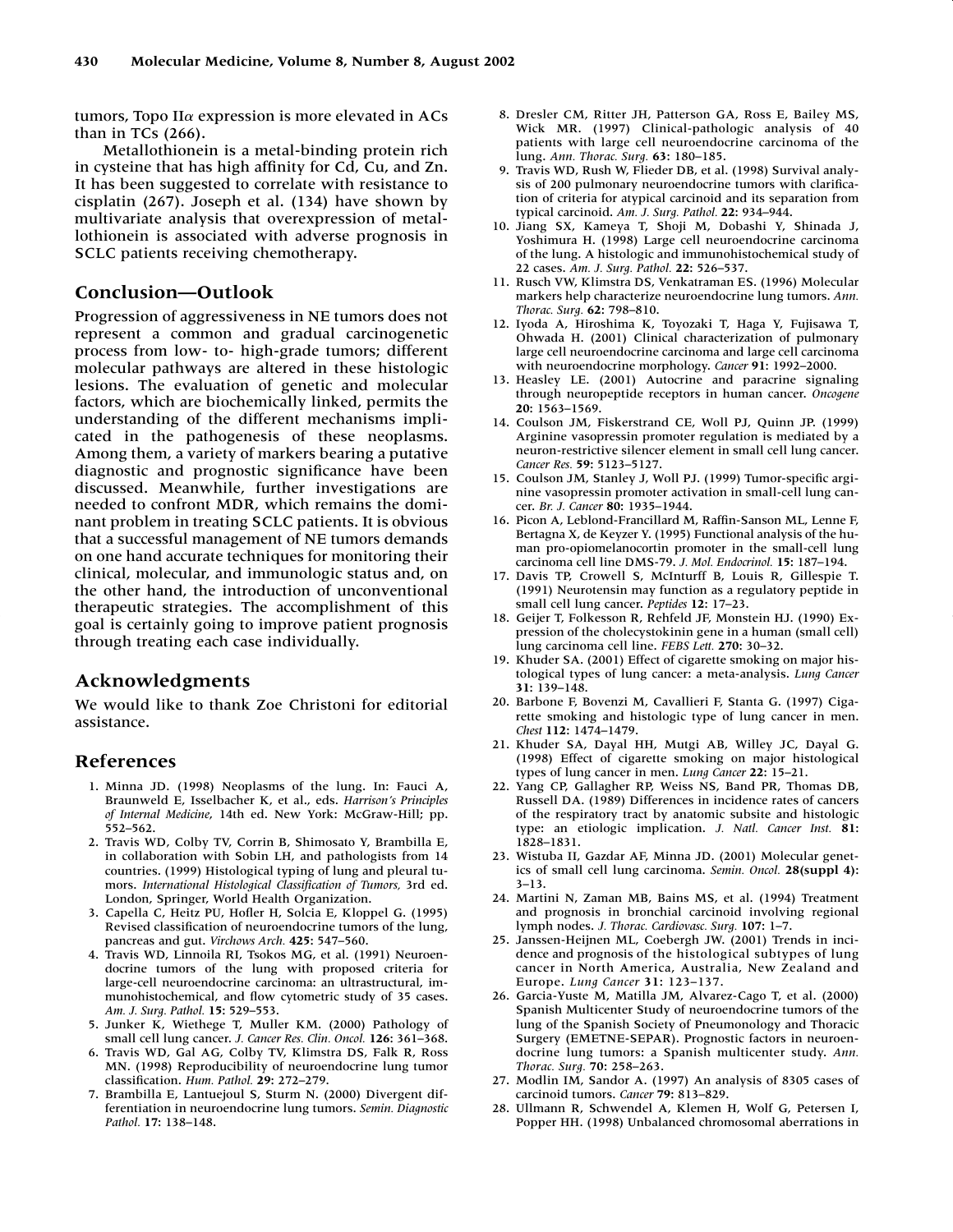neuroendocrine lung tumors as detected by comparative genomic hybridization. *Hum. Pathol.* **29:** 1145–1149.

- 29. Girard L, Zochbauer-Muller S, Virmani AK, Gazdar AF, Minna JD. (2000) Genome-wide allelotyping of lung cancer identifies new regions of allelic loss differences between small cell lung cancer and non-small cell lung cancer, and loci clustering. *Cancer Res.* **60:** 4894–4906.
- 30. Petersen I, Langreck H, Wolf G, et al. (1997) Small-cell lung cancer is characterized by a high incidence of deletions on chromosomes 3p, 4q, 5q, 10q, 13q and 17p. *Br. J. Cancer* **75:** 79–86.
- 31. Virmani AK, Fong KM, Kodagoda D, et al. (1998) Allelotyping demonstrates common and distinct patterns of chromosomal loss in human lung cancer types. *Genes Chromosomes Cancer* **21:** 308–319.
- 32. Levin NA, Brzoska P, Gupta N, Minna JD, Gray JW, Christman MF. (1994) Identification of frequent novel genetic alterations in small cell lung carcinoma. *Cancer Res.* **54:** 5086–5091.
- 33. Levin NA, Brzoska PM, Warnock ML, Gray JW, Christman MF. (1995) Identification of novel regions of altered DNA copy number in small cell lung tumors. *Genes Chromosomes Cancer* **13:** 175–185.
- 34. Schwendel A, Langreck H, Reichel M, et al. (1997) Primary small-cell carcinomas and their metastases are characterised by a recurrent pattern of genetic alterations. *Int. J. Cancer* **74:** 86–93.
- 35. Ried T, Petersen I, Holtgreve-Grez H, et al. (1994) Mapping of multiple DNA gains and losses in primary small cell lung carcinomas by comparative genomic hybridization. *Cancer Res.* **54:** 1801–1806.
- 36. Testa JR, Liu Z, Feder M, et al. (1997) Advances in the analysis of chromosome alterations in human lung carcinomas. *Cancer Genet. Cytogenet.* **95:** 20–32.
- 37. Ullmann R, Petzmann S, Sharma A, Cagle P, Popper H. (2001) Chromosomal aberrations in a series of large-cell neuroendocrine carcinomas: Unexpected divergence from small-cell carcinoma of the lung. *Hum. Pathol.* **32:** 1059–1063.
- 38. Miura I, Graziano SL, Cheng JQ, Doyle A, Testa JR. (1992) Chromosome alterations in human small-cell lung cancer: frequent involvement of 5q. *Cancer Res.* **52:** 1322–1328.
- 39. Michelland S, Gazzeri S, Brambilla E, Robert-Nicoud M. (1999) Comparison of chromosomal imbalances in neuroendocrine and non-small-cell lung carcinomas. *Cancer Genet. Cytogenet.* **114:** 22–30.
- 40. Lui W, Tanenbaum D, Larsson C. (2001) High level amplification of 1p32-33 and 2p22-24 in small cell lung carcinomas. *Int. J. Oncol.* **19:** 451–457.
- 41. Sozzi G, Veronese ML, Negrini M, et al. (1996) The FHIT gene at 3p14.2 is abnormal in lung cancer. *Cell* **85:** 17–26.
- 42. Fong KM, Biesterveld EJ, Virmani A, et al. (1997) FHIT and FRA3B 3p14.2 allele loss are common in lung cancer and preneoplastic bronchial lesions and are associated with cancer-related FHIT cDNA splicing aberrations. *Cancer Res.* **57:** 2256–2267.
- 43. Sozzi G, Huebner K, Croce CM. (1998) FHIT in human cancer. *Adv. Cancer Res.* **74:** 141–166.
- 44. Sozzi G, Tornielli S, Tagliabue E, et al. (1997) Absence of Fhit protein in primary lung tumors and cell lines with Fhit gene abnormalities. *Cancer Res.* **57:** 5207–5212.
- 45. Kovatich A, Friedland DM, Druck T, et al. (1998) Molecular alterations to human chromosome 3p loci in neuroendocrine lung tumors. *Cancer* **83:** 1109–1117.
- 46. Burbee D, Forgacs E, Zochbauer-Muller S, et al. (2001) Epigenetic inactivation of RASSF1A in lung and breast cancers and malignant phenotype suppression. *J. Natl. Cancer Inst.* **93:** 691–699.
- 47. Dammann R, Li C, Yoon JH, Chin PL, Bates S, Pfeifer GP. (2000) Epigenetic inactivation of a RAS association domain family protein from the lung tumor suppressor locus 3p21.3. *Nat. Genet.* **25:** 315–319.
- 48. Virmani AK, Rahti A, Zochbauer-Muller S, et al. (2000) Promoter methylation and silencing of the retinoic acid receptor beta gene in lung carcinomas. *J. Natl. Cancer Inst.* **92:** 1303–1307.
- 49. Onuki N, Wistuba II, Travis WD, et al. (1999) Genetic changes in the spectrum of neuroendocrine lung tumors. *Cancer* **85:** 600–607.
- 50. Dooley S, Wundrack I, Blin N, Welter C. (1995) Coexpression pattern of c-myc associated genes in a small cell lung cancer cell line with high steady state c-myc transcription. *Biochem. Biophys. Res. Commun.* **13:** 789–795.
- 51. Wistuba II, Berry J, Behrens C, et al. (2000) Molecular changes in the bronchial epithelium of patients with small cell lung cancer. *Clin. Cancer Res.* **6:** 2604–2610.
- 52. D'Amico D, Carbone DP, Johnson BE, Meltzer SJ, Minna JD. (1992) Polymorphic sites within the MCC and APC loci reveal very frequent loss of heterozygosity in human small cell lung cancer. *Cancer Res.* **52:** 1996–1999.
- 53. Hosoe S, Ueno K, Shigedo Y, et al. (1994) A frequent deletion of chromosome 5q21 in advanced small-cell and nonsmall-cell carcinoma of the lung. *Cancer Res.* **54:** 1787–1790.
- 54. Giaccone G. (1996) Oncogenes and antioncogenes in lung tumorigenesis. *Chest* **109:** 130S–134S.
- 55. Sekido Y, Takahashi T, Ueda R, et al. (1993) Recombinant human stem cell factor mediates chemotaxis of small cell lung cancer cell lines aberrantly expressing the c-kit protooncogene. *Cancer Res.* **53:** 1709–1714.
- 56. Shivapurkar N, Virmani AK, Wistuba II, et al. (1999) Deletions of chromosome 4 at multiple sites are frequent in malignant mesothelioma and small cell lung carcinoma. *Clin. Cancer Res.* **5:** 17–23.
- 57. Merlo A, Gabrielson E, Mabry M, Vollmer R, Baylin SB, Sidransky D. (1994) Homozygous deletion on chromosome 9p and loss of heterozygosity on 9q, 6p and 6q in primary human small cell lung cancer. *Cancer Res.* **54:** 2322–2326.
- 58. Walch AK, Zitzelsberger HF, Aubele MM et al. (1998) Typical and atypical carcinoid tumors of the lung are characterised by 11q deletions as detected by comparative genomic hybridization. *Am. J. Pathol.* **153:** 1089–1098.
- 59. Debelenko LV, Swalwell JI, Kelley MJ, et al. (2000) MEN1 gene mutation analysis of high-grade neuroendocrine lung carcinoma. *Genes Chromosomes Cancer* **28:** 58–65.
- 60. Przygodzki RM, Finkelstein SD, Langer JC, et al. (1996) Analysis of p53, K-ras-2, and C-raf-1 in pulmonary neuroendocrine tumors. *Am. J. Pathol.* **148:** 1531–1541.
- 61. Ullmann R Petzmann S, Klemen H, Fraire AE, Hasleton P, Popper HH. (2002) The position of pulmonary carcinoids within the spectrum of neuroendocrine tumors of the lung and other tissues. *Genes Chromosomes Cancer* **34:** 78–85.
- 62. Jakobovitz O, Nass D, DeMarco L, et al. (1996) Carcinoid tumors frequently display genetic abnormalities involving chromosome 11. *J. Clin. Endocrinol. Metab.* **81:** 3164–3167.
- 63. Dong Q, Debelenko LV, Chandrasekharappa SC, et al. (1997) Loss of heterozygosity at 11q13 analysis of pituitary tumors, lung carcinoids, lipomas, and other uncommon tumors in subjects with familial multiple endocrine neoplasia type 1. *J. Clin. Endocrinol. Metab.* **82:** 1416–1420.
- 64. Debelenko LV, Brambilla E, Agarwal SK, et al. (1997) Identification of MEN1 gene mutations in sporadic carcinoid tumors of the lung. *Hum. Mol. Genet.* **13:** 2285–2290.
- 65. Petzmann S, Ullmann R, Klemen H, Renner H, Popper HH. (2001) Loss of heterozygosity on chromosome arm 11q in lung carcinoids. *Hum. Pathol.* **32:** 333–338.
- 66. Sekido Y, Fong KM, Minna JD. (1998) Progress in understanding the molecular pathogenesis of human lung cancer. *Biochim. Biophys. Acta* **1378:** F21–F59.
- 67. Hurr K, Kemp B, Silver SA, El-Naggar AK. (1996) Microsatellite alteration at chromosome 3p loci in neuroendocrine and non-neuroendocrine lung tumors. Histogenetic and clinical relevance. *Am. J. Pathol.* **149:** 613–620.
- 68. Merlo A, Mabry M, Gabrielson E, Vollmer R, Baylin S, Sidransky D. (1994) Frequent microsatellite instability in primary small cell lung cancer. *Cancer Res.* **54:** 2098–2101.
- 69. Mao L, Lee DJ, Tockman MS, Erozan YS, Askin F, Sindransky D. (1994) Microsatellite alterations as clonal markers for the detection of human cancer. *Proc. Natl. Acad. Sci. U. S. A.* **91:** 9871–9875.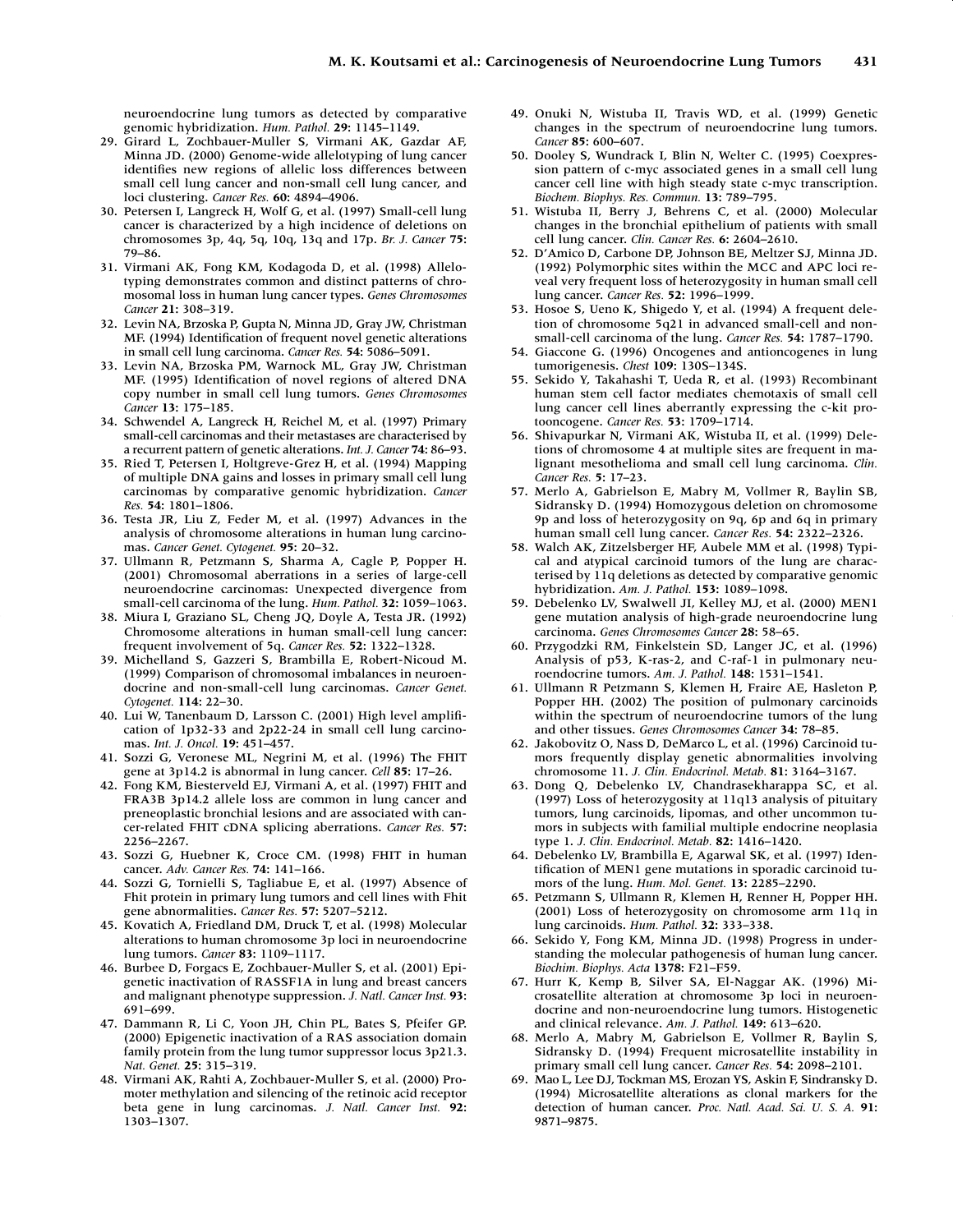- 70. Chen XQ, Stroun M, Magnenat JL, et al. (1996) Microsatellite alterations in plasma DNA of small cell lung cancer patients. *Nat. Med.* **2:** 1033–1035.
- 71. Gonzalez R, Silva JM, Sanchez A, et al. (2000) Microsatellite alterations and TP53 mutations in plasma DNA of small-cell lung cancer patients: follow-up study and prognostic significance. *Ann. Oncol.* **11:** 1097–1104.
- 72. Prigent SA, Lemoine NR. (1992) The type 1 (EGFR-related) family of growth factors receptors and their ligants. *Prog. Growth Factor Res.* **4:** 1–24.
- 73. Genersch E, Schuppan D, Lichtner RB. (1996) Signaling by epidermal growth factor differentially affects integrinmediated adhesion of tumor cells to extracellular matrix proteins. *J. Mol. Med.* **74:** 609–616.
- 74. Guo N, Templeton NS, Al-Barazi H, et al. (2000) Thrombospondin-1 promotes α3β1 integrin-mediated adhesion and neurite-like outgrowth and inhibits proliferation of small cell lung carcinoma cells. *Cancer Res.* **60:** 457–466.
- 75. Gullick WJ. (1998) Type I growth factor receptors: current status and future work. *Biochem. Soc. Symp.* **63:** 193–198.
- 76. Kaseda S, Ueda M, Ozawa S, Ishihara T, Abe O, Shimizu N. (1989) Expression of epidermal growth factor receptors in four histologic types of lung cancer. *J. Surg. Oncol.* **42:** 16–20.
- 77. Damstrup L, Rygaard K, Spang-Thomsen M, Poulsen HS. (1992) Expression of the epidermal growth factor receptor in human small cell lung cancer cell lines. *Cancer Res.* **52:** 3089–3093.
- 78. Haeder M, Rotsch M, Bepler G, et al. (1988) Epidermal growth factor receptor expression in human lung cancer cell lines. *Cancer Res.* **48:** 1132–1136.
- 79. Micke P, Hengstler JG, Ros R, et al. (2001) c-erbB-2 expression in small-cell lung cancer is associated with poor prognosis. *Int. J. Cancer* **92:** 474–479.
- 80. Jones J, Clemmons D. (1995) Insulin-like growth factors and their binding proteins: biological actions. *Endocrinol. Rev.* **16:** 3–34.
- 81. Grimberg A, Cohen P. (2000) Role of insulin-like growth factors and their binding proteins in growth control and carcinogenesis. *J. Cell Physiol.* **183:** 1–9.
- 82. Nakanishi Y, Mulshine J, Kasprzyc PG, et al. (1988) Insulinlike growth factor-I can mediate autocrine proliferation of human small cell lung cancer cell lines in vitro. *J. Clin. Invest.* **82:** 354–359.
- 83. Hynes RO. (1992) Integrins: versatility, modulation, and signaling in cell adhesion. *Cell* **69:** 11–25.
- 84. Feldman LE, Shin KC, Natale RB, Todd TG. (1991) β1 integrin expression on human small cell lung cancer cells. *Cancer Res.* **51:** 1065–1070.
- 85. Mette SA, Pilewski J, Buck CA, Albelda SM. (1993) Distribution of integrin cell adhesion receptors on normal bronchial epithelial cells and lung cancer cells in vitro and in vivo. *Am. J. Respir. Cell Mol. Biol.* **8:** 562–572.
- 86. Bartolazzi A, Cerboni C, Flamini G, Bigotti A, Lauriola L, Natali PG. (1995) Expression of  $\alpha$ 3 $\beta$ 1 integrin receptor and its ligands in human lung tumors. *Int. J. Cancer* **64:** 248–252.
- 87. Pellegrini R, Martignone S, Menard S, Colnaghi MI. (1994) Laminin receptor expression and function in small-cell lung carcinoma. *Int. J. Cancer* **8(suppl):** 116–120.
- 88. Hemler ME, Elices MJ, Chan BMC, Zetter B, Matsuura N, Takada Y. (1990) Multiple ligand binding functions for VLA-2 ( $\alpha^2 \beta$ 1) and VLA-3 ( $\alpha^3 \beta$ 1) in the integrin family. *Cell Differ. Dev.* **32:** 229–238.
- 89. Elices MJ, Urry LA, Hemler ME. (1991) Receptor functions for the integrin VLA-3: fibronectin, collagen, and laminin binding are differentially influenced by ARG-GLY-ASP peptide and by divalent cations. *J. Cell. Biol.* **112:** 169–181.
- 90. Virtanen I, Laitinen A, Tani T, et al. (1996) Differential expression of laminins and their integrin receptors in developing and adult human lung. *Am. J. Respir. Cell. Mol. Biol.* **15:** 184–196.
- 91. Barr LF, Campbell SE, Bochner BS, Dang CV. (1998) Association of the decreased expression of  $\alpha$ 3 $\beta$ 1 integrin with the

altered cell: environmental interactions and enhanced soft agar cloning ability of c-myc-overexpressing small cell lung cancer cells. *Cancer Res.* **58:** 5537–5545.

- 92. Tokman MG, Porter RA, Williams CL. (1997) Regulation of cadherin-mediated adhesion by the small GTP-binding protein Rho in small cell lung carcinoma cells. *Cancer Res.* **57:** 1785–1793.
- 93. Jankowski JA, Bruton R, Shepherd N, Sanders DC. (1997) Cadherin and catenin biology represent a global mechanism for epithelial cancer progression. *Mol. Pathol.* **50:** 289–290.
- 94. Shiozaki H, Oka H, Inoue M, Tamura S, Monden M. (1996) E-cadherin mediated adhesion system in cancer cells. *Cancer* **77(suppl):** 1605–1613.
- 95. Clavel CE, Nollet F, Berx G, et al. (2001) Expression of the E-cadherin-catenin complex in lung neuroendocrine tumors. *J. Pathol.* **194:** 20–26.
- 96. Tsukita S, Tsukita S, Nagafuchi A, Yonemura S. (1992) Molecular linkage between cadherins and actin filaments in cell-cell adherens junctions. *Curr. Opin. Cell Biol.* **4:** 834–839.
- 97. Nishimura M, Machida K, Imaizumi M, et al. (1996) Tyrosine phosphorylation of 100–130 kDa proteins in lung cancer correlates with poor prognosis. *Br. J. Cancer* **74:** 780–787.
- 98. Rodriguez-Salas N, Palacios J, de Castro J, Moreno G, Gonzalez-Baron M, Gamallo C. (2001) Beta-catenin expression pattern in small-cell lung cancer: correlation with clinical and evolutive features. *Histol. Histopathol.* **16:** 353–358.
- 99. Sneath RJ, Mangham DC. (1998) The normal structure and function of CD44 and its role in neoplasia. *Mol. Pathol.* **51:** 191–200.
- 100. Coppola D, Clarke M, Landreneau R, Weyant RJ, Cooper D, Yousem SA. (1996) Bcl-2, p53, CD44 and CD44v6 isoform expression in neuroendocrine tumors of the lung. *Mod. Pathol.* **9:** 484–490.
- 101. Mizera-Nyszac E, Dyszkiewicz W, Heider KH, Zeromski J. (2001) Isoform expression of CD44 adhesion molecules, Bcl-2, p53 and Ki-67 proteins in lung cancer. *Tumor Biol.* **22:** 45–53.
- 102. Stevenson AJ, Chatten J, Bertoni F, Miettinen M. (1994) CD99 (p30/32MIC2) neuroectodermal/Ewing's sarcoma antigen as an immunohistochemical marker. Review of more than 600 tumors and the literature experience. *Appl. Immunohistochem.* **2:** 231–240.
- 103. Pelosi G, Fraggetta F, Sonzogni A, Fazio N, Cavallon A, Viale G. (2000) CD99 immunoreactivity in gastrointestinal and pulmonary neuroendocrine tumors. *Virchows Arch.* **437:** 270–274.
- 104. Lumadue JA, Askin FB, Perlman EJ. (1994) MIC2 analysis of small cell carcinoma. *Am. J. Clin. Pathol.* **102:** 692–694.
- 105. Strasser A, Huang DCS, Vaux DL. (1997) The role of the bcl-2/ced-9 gene family in cancer and general implications of defects in cell death control for tumorigenesis and resistance to chemotherapy. *Biochim. Biophys. Acta* **1333:** F151–F178.
- 106. Klefer MC, Brauer MJ, Powers VC, et al. (1995) Modulation of apoptosis by the widely distributed Bcl-2 homologue Bak. *Nature* **374:** 736–739.
- 107. Oltvai ZN, Milliman CL, Korsmayer SJ. (1993) Bcl-2 heterodimerizes in vivo with a conserved homolog, Bax, that accelerates programmed cell death. *Cell* **74:** 609–619.
- 108. Kozopas KM, Yang T, Buchan HI, Zhou P, Craig RW. (1993) Mcl-1, a gene expressed in programmed myeloid cell differentiation, has sequence similarity to Bcl-2. *Proc. Natl. Acad. Sci. U. S. A.* **90:** 3516–3520.
- 109. Yin C, Knudson CM, Korsmeyer SJ, Van Dyke T. (1997) Bax suppresses tumorigenesis and stimulates apoptosis in vivo. *Nature* **385:** 637–640.
- 110. Sato T, Hanada M, Bodrug S, et al. (1994) Interactions among members of the bcl-2 protein family analyzed with a yeast two-hybrid system. *Proc. Natl. Acad. Sci. U. S. A.* **91:** 9238–9242.
- 111. Sedlak TW, Oltvai ZN, Yang E, et al. (1995) Multiple Bcl-2 family members demonstrate selective dimerizations with Bax. *Proc. Natl. Acad. Sci. U. S. A.* **92:** 7834–7838.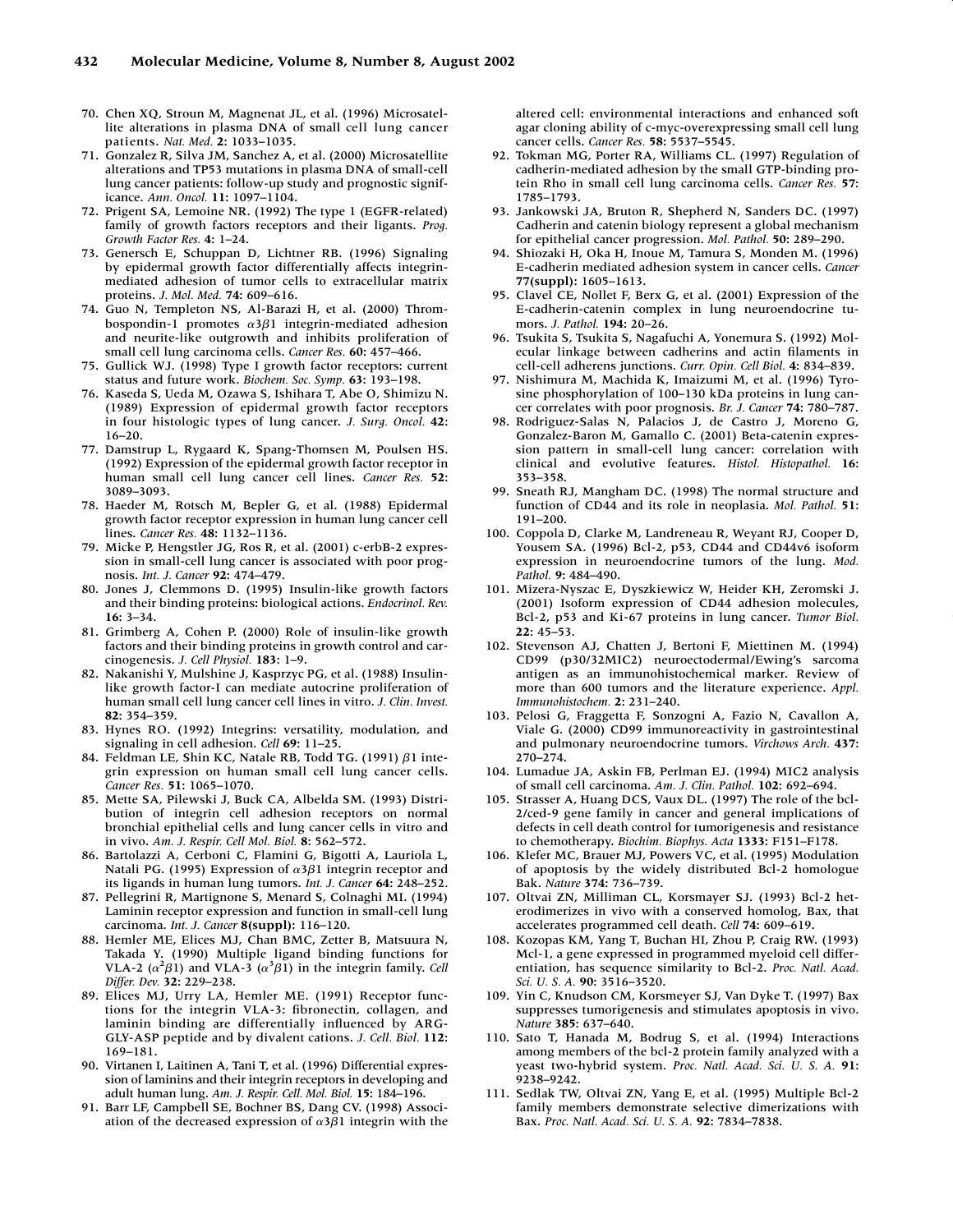- 112. Brambilla E, Negoescu A, Gazzeri S, et al. (1996) Apoptosisrelated factors p53, Bcl-2, and bax in neuroendocrine lung tumors. *Am. J. Pathol.* **149:** 1941–1952.
- 113. Wang DG, Johnston CF, Sloan JM, Buchanan KD. (1998) Expression of Bcl-2 in lung neuroendocrine tumors: comparison with p53. *J. Pathol.* **184:** 247–251.
- 114. Eerola AK, Tormanen U, Rainio P, et al. (1997) Apoptosis in operated small cell lung carcinoma is inversely related to tumor necrosis and p53 immunoreactivity. *J. Pathol.* **181:** 172–177.
- 115. Jiang S, Sato Y, Kuwao S, Kameya T. (1995) Expression of bcl-2 oncogene protein is prevalent in small cell lung carcinomas. *J. Pathol.* **177:** 135–138.
- 116. Ikegaki N, Katsumata M, Minna J, Tsujimoto Y. (1994) Expression of bcl-2 in small cell lung carcinoma cells. *Cancer Res.* **54:** 6–8.
- 117. Ben-Ezra J, Kornstein M, Grimes M, Krystal G. (1994) Small cell carcinomas of the lung express the bcl-2 protein. *Am. J. Pathol.* **145:** 1036–1040.
- 118. Stefanaki K, Rontogiannis D, Vamvouka C, et al. (1998) Immunohistochemical detection of bcl-2, p53, mdm2 and p21/waf1 proteins in small-cell lung carcinomas. *Anticancer Res.* **18:** 1689–1696.
- 119. Higashiyama M, Doi O, Kodama K, Yokouchi H, Tateishi R. (1995) High prevalence of bcl-2 oncoprotein expression in small cell lung cancer. *Anticancer Res.* **15:** 503–505.
- 120. Sartorius UA, Krammer PH. (2002) Upregulation of Bcl-2 is involved in the mediation of chemotherapy resistance in human small cell lung cancer cell lines. *Int. J. Cancer* **97:** 584–592.
- 121. Dingemans A, Witlox M, Stallaert R, Van der Valk P, Postmus P, Giaccone G. (1999) Expression of DNA topoisomerase  $\Pi\alpha$ and topoisomerase II<sub>i</sub> genes predicts survival and response to chemotherapy in patients with small cell lung cancer. *Clin. Cancer Res.* **5:** 2048–2058.
- 122. Maitra A, Amirkhan R, Saboorian H, Frawley W, Ashfaq R. (1999) Survival in small cell lung carcinoma is independent of bcl-2 expression. *Hum. Pathol.* **30:** 712–717.
- 123. Ohmori T, Rodack ER, Nishio K, et al. (1993) Apoptosis of lung cancer cells caused by some anti-cancer agents (MMC, CPT-11, ADM) is inhibited by bcl-2. *Biochem. Biophys. Res. Commun.* **192:** 30–36.
- 124. Pal'tsev MA, Demura SA, Kogan EA, Jaques G, Zende B. (2000) Role of Bcl-2, Bax, and Bak in spontaneous apoptosis and proliferation in neuroendocrine lung tumors: immunohistochemical study. *Bull. Exp. Biol. Med.* **130:** 697–700.
- 125. Eerola AK, Ruokolainen H, Soini Y, Raunio H, Paakko P. (1999) Accelerating apoptosis and low bcl-2 expression associated with neuroendocrine differentiation predict shortened survival in operated large cell carcinoma of the lung. *Pathol. Oncol. Res.* **5:** 179–186.
- 126. Laitinen KLJ, Soini Y, Mattila J, Paakko P. (2000) Atypical bronchopulmonary carcinoids show a tendency toward increased apoptotic and proliferative activity. *Cancer* **88:** 1590–1598.
- 127. Zirbes TK, Lorenzen J, Baldus SE, et al. (1998) Apoptosis and expression of bcl-2 protein are inverse factors influencing tumor cell turnover in primary carcinoid tumors of the lung. *Histopathology* **33:** 123–128.
- 128. Prives C, Hall PA. (1999) The p53 pathway. *J. Pathol.* **187:** 112–126.
- 129. Oren M, Prives C. (1996) p53: upstream, downstream and off-<br>stream. Review of the 8<sup>th</sup> p53 workshop (Dundee, July 5–9, 1996). *Biochim. Biophys. Acta* **1288:** R13–R19.
- 130. Gazdar AF. (1994) The molecular and cellular basis of human lung cancer. *Anticancer Res.* **13:** 261–268.
- 131. D'Amico D, Carbone D, Mitsudomi T, et al. (1992) High frequency of somatically acquired p53 mutations in small-cell lung cancer cell lines and tumors. *Oncogene* **7:** 339–346.
- 132. Sameshina Y, Matsuno Y, Hirohashi S, et al. (1992) Alterations of p53 gene are common and critical events for the maintenance of malignant phenotypes in small-cell lung carcinoma. *Oncogene* **7:** 451–457.
- 133. Santinelli A, Ranaldi R, Bacarrini M, Mannello B, Bearzi I. (1999) Ploidy, proliferative activity, p53 and bcl-2 expression in bronchopulmonary carcinoids: relationship with prognosis. *Pathol. Res. Pract.* **195:** 467–474.
- 134. Joseph M, Banerjee D, Kocha W, Feld R, Stitt L, Cherian M. (2001) Metallothionein expression in patients with small cell carcinoma of the lung. *Cancer* **92:** 836–842.
- 135. Barbareschi M, Girlando S, Mauri Fa, et al. (1992) Tumor suppressor gene products, proliferation and differentiation markers in lung neuroendocrine neoplasms. *J. Pathol.* **166:** 343–350.
- 136. Wang DG, Johnston CF, Anderson N, Sloan JM, Buchanan KD. (1995) Overexpression of the tumor suppressor gene p53 is not implicated in neuroendocrine tumor carcinogenesis. *J. Pathol.* **175:** 397–401.
- 137. Iggo R, Gatter K, Bartek J, Lane D, Harris AL. (1990) Increased expression of mutant forms of p53 oncogene in primary lung cancer. *Lancet* **335:** 675–679.
- 138. Lohmann DR, Fesseler B, Putz B, et al. (1993) Infrequent mutations of the p53 gene in pulmonary carcinoid tumors. *Cancer Res.* **53:** 5797–5801.
- 139. Yatabe Y, Masuda A, Koshikawa T, et al. (1998) p27KIP1 in human lung cancers: Differential changes in small cell and non-small cell carcinomas. *Cancer Res.* **58:** 1042–1047.
- 140. Kouvaraki M, Gorgoulis VG, Rassidakis GZ, et al. (2002) High expression levels of p27 correlate with lymph node status in a subset of advanced invasive breast carcinomas. Relation to E-Cadherin alterations, proliferative activity, and ploidy of the tumors. *Cancer* **94:** 2454–2465.
- 141. Vlach J, Henneckke S, Alevizopoulos K, Conti D, Amati B. (1996) Growth arrest by the cyclin-dependent kinase inhibitor  $p27<sup>KIP1</sup>$  is abrogated by c-myc. *EMBO J.* **15:** 6595–6604.
- 142. Masuda A, Osada H, Yatabe Y, et al. (2001) Protective function of  $p27<sup>KIP1</sup>$  against apoptosis in small cell lung cancer cells in unfavorable microenviroments. *Am. J. Pathol.* **158:** 87–96.
- 143. Kelley MJ, Nakagawa K, Steinberg SM, Mulshine JL, Kamb A, Johnson BE. (1995) Differential inactivation of CDKN2 and Rb protein in non-small-cell and small-cell lung cancer cell lines. *J. Natl. Cancer Inst.* **87:** 756–761.
- 144. Gouyer V, Gazzeri S, Bolon I, Drevet C, Brambilla C, Brambilla E. (1998) Mechanism of retinoblastoma gene inactivation in the spectrum of neuroendocrine lung tumors. *Am. J. Respir. Cell. Mol. Biol.* **18:** 188–196.
- 145. Gouyer V, Gazzeri S, Brambilla E, et al. (1994) Loss of heterozygosity at the Rb locus correlates with loss of RB protein in primary malignant neuroendocrine lung carcinomas. *Int. J. Cancer* **58:** 818–824.
- 146. Mori N, Yokota J, Akiyama T, et al. (1990) Variable mutations of the Rb gene in small-cell carcinoma. *Oncogene* **5:** 1713–1717.
- 147. Grana X, Garigga J, Mayol X. (1998) Role of retinoblastoma protein family, pRB, p107 and p130 in the negative control of cell growth. *Oncogene* **17:** 3365–3383.
- 148. Lai SL, Brauch H, Knutsen T, et al. (1995) Molecular genetic characterization of neuroendocrine lung cancer cell lines. *Anticancer Res.* **15:** 225–232.
- 149. Yuan J, Knorr J, Altmannsberger M, et al. (1999) Expression of p16 and lack of pRb in primary small cell lung cancer. *J. Pathol.* **189:** 358–362.
- 150. Schauer IE, Siriwardana S, Langen TA, Sclafani RA. (1994) Cyclin D1 overexpression vs retinoblastoma inactivation: implications for growth control evasion in non-small cell and small cell lung cancer. *Proc. Natl. Acad. Sci. U. S. A.* **91:** 7827–7831.
- 151. Dosaka-Akita H, Cagle PT, Hiroumi H, et al. (2000) Differ-<br>ential retinoblastoma and p16<sup>INK4A</sup> protein expression in neuroendocrine tumors of the lung. *Cancer* **88:** 550–556.
- 152. Cagle PT, El-Naggar AK, Xu H, Hu S, Benedict WF. (1997) Differential retinoblastoma protein expression in neuroendocrine tumors of the lung. *Am. J. Pathol.* **150:** 393–400.
- 153. Johnson DG, Schneider-Broussard R. (1998) Role of E2F in cell cycle control and cancer. *Front. Biosci.* **3:** 447–448.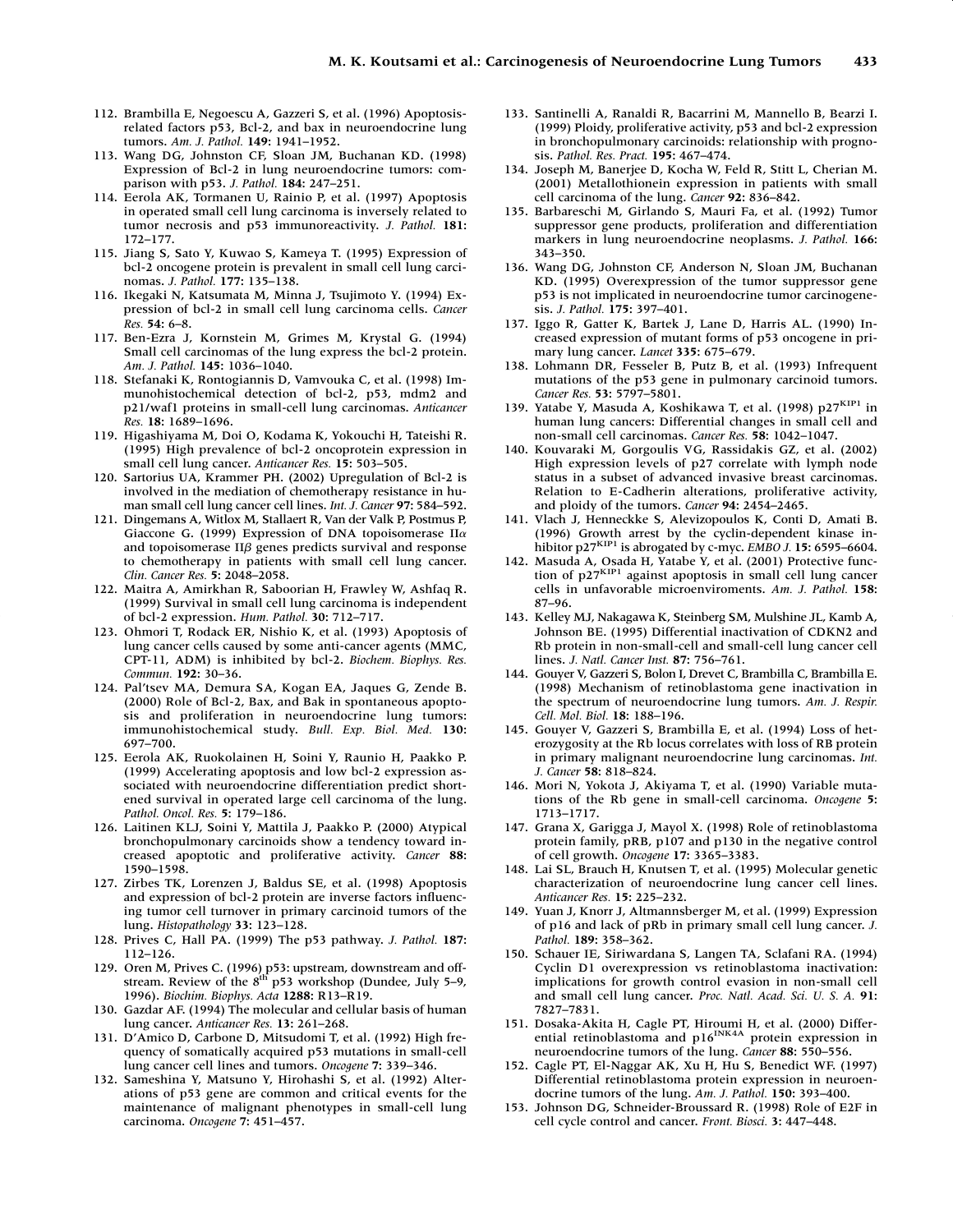- 154. Eymin B, Gazzeri S, Brambilla C, Brambilla E. (2001) Distinct pattern of E2F1 expression in human lung tumors: E2F1 is upregulated in small-cell lung carcinoma. *Oncogene* **20:** 1678–1687.
- 155. Gorgoulis VG, Zacharatos P, Mariatos G, et al. (2002) Transcription factor E2F-1 acts as a growth-promoting factor and is associated with adverse prognosis in non-small cell lung carcinomas. *J. Pathol.* **194:** in press.
- 156. Cordon-Cardo C. (1995) Mutation of cell-cycle regulators. Biological and clinical implications for human neoplasia (review). *Am. J. Pathol.* **147:** 545–560.
- 157. Olopade OI, Buchhagen DL, Malik K, et al. (1993) Homozygous loss of the interferon genes defines the critical region on 9p that is deleted in lung cancers. *Cancer Res.* **53(suppl 10):** 2410–2415.
- 158. Sumitomo K, Shimizu E, Shinohara A, Yokota J, Sone S. (1999) Activation of Rb tumor suppressor protein and growth suppression of small cell lung carcinoma cells by reintroduction of p16INK4A gene. *Int. J. Oncol.* **14:** 1075–1080.
- 159. Chaussade L, Eymin B, Brambilla E, Gazzeri S. (2001) Expression of p15 and p15.5 products in neuroendocrine lung<br>tumors: relationship with p15<sup>INK4b</sup> methylation status. *Oncogene* **20:** 6587–6596.
- 160. Prins J, De Vries E, Mulder N. (1993) The myc family of oncogenes and their presense and importance in small-cell lung carcinoma and other tumor types. *Anticancer Res.* **13:** 1373–1386.
- 161. Field JK, Spandidos DA. (1990) The role of ras and myc oncogenes in human solid tumors and their relevance in diagnosis and prognosis. *Anticancer Res.* **10:** 1–22.
- 162. Rygaard K, Vindelov L, Spang-Thomsen M. (1993) Expression of myc family oncoproteins in small-cell lung-cancer cell lines and xenografts. *Int. J. Cancer* **54:** 144–152.
- 163. Noguchi M, Hirohashi S, Hara F, et al. (1990) Heterogenous amplification of myc family oncogenes in small cell lung carcinoma. *Cancer* **66:** 2053–2058.
- 164. Johnson BE, Russell E, Simmons AM, et al. (1996) Myc family DNA amplification in 126 tumor cell lines from patients with small cell lung cancer. *J. Cell. Biochem.* **24(suppl):** 210–217.
- 165. Yamada T, Kohno T, Navarro JM, Ohwada S, Perucho M, Yokota J. (2000) Frequent chromosome 8q gains in human small-cell lung carcinoma detected by arbitrarily primed-PCR genomic fingerprinting. *Cancer Genet. Cytogenet.* **120:** 11–17.
- 166. Van Waardenburg RCAM, Meijer C, Burger H, et al. (1997) Effects of an inducible anti-sense c-myc gene transfer in a drug-resistant human small-cell-lung-carcinoma cell line. *Int. J. Cancer* **73:** 544–550.
- 167. Van Waardenburg RCAM, Prins J, Meijer C, Uges DRA, De Vries EGE, Mulder NH. (1996) Effects of c-myc oncogene modulation on drug resistance in human small cell lung carcinoma cell lines. *Anticancer Res.* **16:** 1963–1970.
- 168. Shtivelman E. (1997) A link between metastasis and resistance to apoptosis of variant small-cell lung carcinoma. *Oncogene* **14:** 2167–2173.
- 169. Xiao H, Palhan V, Yang Y, Roeder RG. (2000) TIP30 has an intrinsic kinase activity required for up-regulation of a subset of apoptotic genes. *EMBO J.* **19:** 956–963.
- 170. NicAmhlaoibh R, Shtivelman E. (2001) Metastasis suppressor CC3 inhibits angiogenic properties of tumor cells in vitro. *Oncogene* **20:** 270–275.
- 171. Seger R, Krebs EG. (1995) The MAPK signaling cascade. *FASEB J.* **9:** 726–735.
- 172. Ravi RK, Weber E, McMahon M, et al. (1998) Activated Raf-1 causes growth arrest in human small cell lung cancer cells. *J. Clin. Invest.* **101:** 153–159.
- 173. Marshall M. (1995) Interactions between ras and raf: key regulatory proteins in cellular transformation. *Mol. Reprod. Dev.* **42:** 493–499.
- 174. Stokoe D, MacDonald SG, Cadwallader K, Symons M, Hancock JF. (1994) Activation of raf as a result of recruitment to the plasma membrane. *Science* **264:** 1463–1467.
- 175. Sriuranpong V, Borges M, Ravi R, et al. (2001) Notch signaling induces cell cycle arrest in small cell lung cancer cells. *Cancer Res.* **61:** 3200–3205.
- 176. Krystal GW, Hines SJ, Organ CP. (1996) Autocrine growth of small cell lung cancer mediated by coexpression of c-kit and stem cell factor. *Cancer Res.* **56:** 370–376.
- 177. Wernert N, Raes MB, Lassalle PH, et al. (1992) c-ets-1 protooncogene is a transcription factor expressed in endothelial cells during tumor vascularization and other forms of angiogenesis in humans. *Am. J. Pathol.* **140:** 119–127.
- 178. Wernert N, Gilles F, Fafeur V, et al. (1994) Stromal expression of c-ets 1 transcription factor correlates with tumor invasion. *Cancer Res.* **54:** 5683–5688.
- 179. Bolon I, Gouyer V, Devouassoux M, et al. (1995) Expression of c-ets-1, collagenase 1, and urokinase-type plasminogen activator genes in lung carcinomas. *Am. J. Pathol.* **147:** 1298–1310.
- 180. Collins K, Mitchell JR. (2002) Telomerase in the human organism. *Oncogene* **21:** 564–579.
- 181. Hiyama K, Hiyama E, Ishioka S, et al. (1995) Telomerase activity in small cell and non small cell lung cancer. *J. Natl. Cancer Inst.* **87:** 895–902.
- 182. Hirashima T, Yoshitaka O, Nitta T, et al. (2001) Telomerase activity in endoscopically visible lung cancer. *Anticancer Res.* **21:** 3685–3689.
- 183. Gomez-Roman JJ, Romero AF, Castro LS, Nieto EH, Fernandez-Luna JL, Val-Bernal JF. (2000) Telomerase activity in pulmonary neuroendocrine tumors: correlation with histologic subtype (MS-0060). *Am. J. Surg. Pathol.* **24:** 417–421.
- 184. Champers AF, Matrisian LM. (1997) Changing views of the role of matrix metalloproteinases in metastasis. *J. Natl. Cancer Inst.* **17:** 1260–1270.
- 185. Michael M, Babic B, Khokha R, et al. (1999) Expression and prognostic significance of metalloproteinases and their tissue inhibitors in patients with small cell lung cancer. *J. Clin. Oncol.* **17:** 1802–1808.
- 186. Andreasen PA, Kjeller L, Christensen L, Duffy MJ. (1997) The urokinase-type plasminogen activator system in cancer metastasis: a review. *Int. J. Cancer* **72:** 1–22.
- 187. Bolon I, Devouassoux M, Robert C, Moro D, Brambilla C, Brambilla E. (1997) Expression of urokinase-type plasminogen activator, stromelysin1, stromelysin 3, and matrilysin genes in lung carcinomas. *Am. J. Pathol.* **150:** 1619–1629.
- 188. Robert C, Bolon I, Gazzeri S, Veyrenc S, Brambilla C, Brambilla E. (1999) Expression of plasminogen activator inhibitors 1 and 2 in lung cancer and their role in tumor progression. *Clin. Cancer Res.* **5:** 2094–2102.
- 189. Tinnemans MMFJ, Lenders MJH, Ten Velde GPM, Blijham GH, Ramaekers FCS, Schutte B. (1999) Prognostic value of cytokinetic parameters in lung cancer after in vivo bromodeoxyuridine labelling. *Anticancer Res.* **19:** 531–534.
- 190. Viren MM, Ojala AT, Kataja VV, Mattila JJ, Koivisto PA, Nikkanen VT. (1997) Flow cytometric analysis of tumor DNA profile related to response to treatment and survival in small cell lung cancer. *Med. Oncol.* **14:** 35–38.
- 191. Bravo R, Frank R, Blundell PA, MacDonald-Bravo H. (1987) Cyclin/PCNA is the auxiliary protein of DNA polymerase delta. *Nature* **326:** 515–517.
- 192. Brown DC, Gatter KC. (1991) Monoclonal antibody Ki-67: its use in histopathology. *Histopathology* **17:** 489–503.
- 193. Bohm J, Koch S, Gais P, Jutting U, Prauer HW, Hofler H. (1996) Prognostic value of MIB-1 in neuroendocrine tumors of the lung. *J. Pathol.* **178:** 402–409.
- 194. Arbiser ZK, Arbiser JL, Cohen C, Gal AA. (2001) Neuroendocrine lung tumors: grade correlates with proliferation but not angiogenesis. *Mod. Pathol.* **14:** 1195–1199.
- 195. Tungekar MF, Gatter KC, Dunnill MS, Mason DY. (1991) Ki-67 immunostaining and survival in operable lung cancer. *Histopathology* **19:** 545–550.
- 196. Costes V, Marty-Ane C, Picot M, et al. (1995) Typical and atypical bronchopulmonary carcinoid tumors: a clinopathologic and Ki-67-labelling study. *Hum. Pathol.* **26:** 740–745.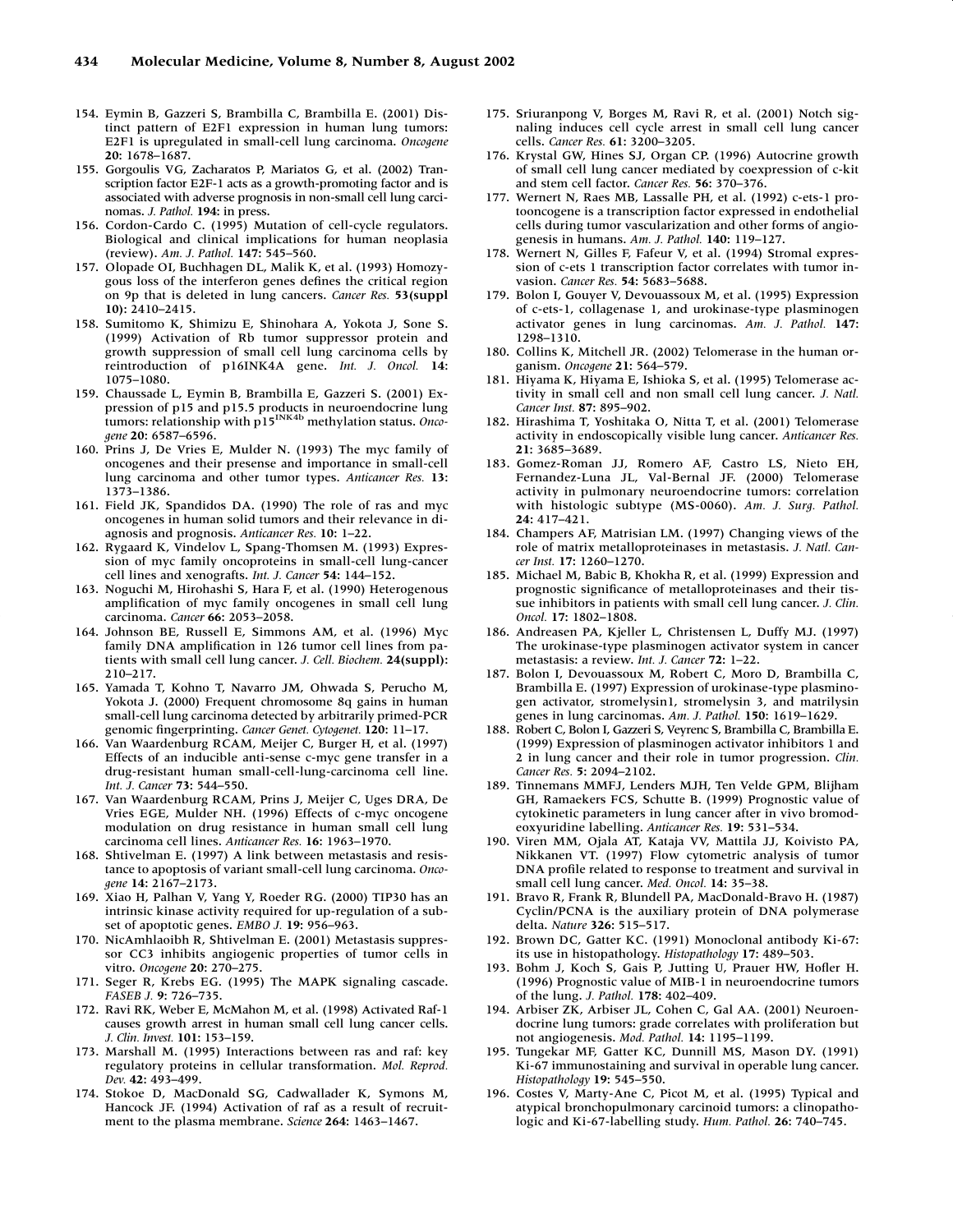- 197. Hanahan D, Folkman J. (1996) Patterns and emerging mechanisms of the angiogenic switch during tumorogenesis. *Cell* **86:** 353–364.
- 198. Slodkowska J, Sikora J, Androsiuk W, Rudzinski P, Radomyski A. (1999) Lung carcinoids. Tumor angiogenesis in relation to clinopathologic characteristics. *Anal. Quant. Cytol. Histol.* **21:** 267–272.
- 199. Eerola A, Soini Y, Paakko P. (2000) A high number of tumor-infiltrating lymphocytes are associated with a small tumor size, low tumor stage, and a favorable prognosis in operated small cell lung carcinoma. *Clin. Cancer Res.* **6:** 1875–1881.
- 200. Dvorak HF, Brown LF, Detmar M, Dvorak AM. (1995) Vascular permeability of factor/vascular endothelial growth factor, microvascular hyperpermeability and angiogenesis. *Am. J. Pathol.* **146:** 1029–1039.
- 201. Vaisman N, Gospodarowicz D, Neufeld G. (1990) Characterization of the receptors for vascular endothelial growth factor*. J. Biol. Chem.* **265:** 19461–19469.
- 202. Matsuyama W, Hashiguchi T, Mizoguchi A, et al. (2000) Serum levels of vascular endothelial growth factor dependent on the stage progression of lung cancer. *Chest* **118:** 948–951.
- 203. Marti HH, Risau W. (1998) Systemic hypoxia changes the organ-specific distribution of vascular endothelial growth factor and receptors. *Proc. Natl. Acad. Sci. U. S. A.* **95:** 15809–15814.
- 204. Shen B, Lee DY, Gerber H, Keyr BA, Ferrara N, Zioncheck TF. (1998) Homologous up-regulation of KDR/Flk-1 receptor expression by vascular endothelial growth factor in vitro. *J. Biol. Chem.* **273:** 29979–29985.
- 205. Lund EL, Thorsen C, Pedersen MWB, Junker N, Kristjansen PEG. (2000) Relationship between vessel density and expression of vascular endothelial growth factor and basic fibroblast growth factor in small cell lung cancer in vivo and in vitro. *Clin. Cancer Res.* **6:** 4287–4291.
- 206. Salven P, Ruotsalainen T, Mattson K, Joensuu H. (1998) High pretreatment serum level of vascular endothelial growth factor (VEGF) is associated with poor outcome in small-cell lung cancer. *Int. J. Cancer* **79:** 144–146.
- 207. Fontanini G, Faviana P, Lucchi M, et al. (2002) A high vascular count and overexpression of vascular endothelial growth factor are associated with unfavorable prognosis in operated small cell lung carcinoma. *Br. J. Cancer* **86:** 558– 563.
- 208. Friesel RE, Maciag T. (1995) Molecular mechanisms of angiogenesis: fibroblast growth factor signaling transduction. *FASEB J.* **9:** 919–925.
- 209. Asahara T, Bauters C, Zheng LP, et al. (1995) Synergistic effect of vascular endothelial growth factor and basic fibroblast growth factor on angiogenesis in vivo. *Circulation* **92:** 365–371.
- 210. Ueno K, Inoue Y, Kawaguchi T, Hosoe S, Kawahara M. (2001) Increased serum levels of basic fibroblast growth factor in lung cancer patients: relevance to response of therapy and prognosis. *Lung Cancer* **31:** 213–219.
- 211. Dameron KM, Volpert OV, Tainsky MA, Bouck N. (1994) Control of angiogenesis in fibroblasts by p53 regulation of thrombospondin-1. *Science* **265:** 981–992.
- 212. Loeb LA. (1998) Cancer cells exhibit a mutator phenotype. *Adv. Cancer Res.* **72:** 25–56.
- 213. Anbazhagan R, Tihan T, Bornman DM, et al. (1999) Classification of small cell lung cancer and pulmonary carcinoid by gene expression profiles. *Cancer Res.* **59:** 5119–5122.
- 214. Sampietro G, Tomasic G, Collini P, et al. (2000) Gene product immunophenotyping of neuroendocrine lung tumors. No linking evidence between carcinoids and small-cell lung carcinomas suggested by multivariate statistical analysis. *Appl. Immunohistochem. Mol. Morphol.* **8:** 49–56.
- 215. Colby TV, Wistuba II, Gazdar A. (1998) Precursors to pulmonary neoplasia. *Adv. Anat. Pathol.* **5:** 205–215.
- 216. Kawanishi M, Kohno T, Otsuka T, et al. (1997) Allelotype and replication error phenotype of small cell lung carcinoma. *Carcinogenesis* **18:** 2057–2062.
- 217. Carey FA, Prasad US, Walker WS, Cameron EWJ, Lamb D, Bird CC. (1992) Prognostic significance of tumor deoxyri-

bonucleic acid content in surgically resected small-cell carcinoma of lung. *J. Thorac. Cardiovasc. Surg.* **103:** 1214–1217.

- 218. Kimura T, Sato T, Onodera K. (1993) Clinical significance of DNA measurements in small cell lung cancer. *Cancer* **72:** 3216–3222.
- 219. Abe S, Tsuneta Y, Makimura S, Itabishi K, Nagai T, Kawakami Y. (1987) Nuclear DNA content as an indicator of chemosensitivity in small cell carcinoma of the lung. *Anal. Quant. Cytol.* **9:** 425–428.
- 220. El-Naggar A, Ballance W, Abdul Karim F, et al. (1991) Typical and atypical bronchopulmonary carcinoids: a clinopathologic and flow cytometric study. *Am. J. Clin. Pathol.* **95:** 828–834.
- 221. Padberg BC, Woenckhaus J, Hilger G, et al. (1996) DNA cytophotometry and prognosis in typical and atypical bronchopulmonary carcinoids. A clinomorphologic study of 100 neuroendocrine lung tumors. *Am. J. Surg. Pathol.* **20:** 8–15.
- 222. Redondo M, Concha A, Oldiviela R, et al. (1991) Expression of HLA class I and II antigens in bronchogenic carcinomas: its relationship to cellular DNA content and clinical-pathological parameters. *Cancer Res.* **51:** 4948–4954.
- 223. York IA, Rock KL. (1996) Antigen processing and presentation by the class I major histocompatibility complex. *Annu. Rev. Immunol.* **14:** 369–396.
- 224. Singal DP, Ye M, Ni J, Snider DP. (1996) Markedly decreased expression of TAP1 and LMP2 genes in HLA class Ideficient human tumor cell lines. *Immunol. Lett.* **50:** 149–154.
- 225. Singal DP, Ye M, Qiu X. (1996) Molecular basis for lack of expression of HLA class I antigens in human small-cell lung carcinoma cell lines. *Int. J. Cancer* **68:** 629–636.
- 226. Singal DP, Ye M, Bienzle D. (1998) Transfection of TAP 1 gene restores HLA class I expression in human small-cell lung carcinoma. *Int. J. Cancer* **75:** 112–116.
- 227. Yasumoto K, Takeo S, Yano T, et al. (1988) Role of tumorinfiltrating lymphocytes in the host defense mechanism against lung cancer. *J. Surg. Oncol.* **38:** 221–226.
- 228. Kerr K, Johnson S, Kling J, Kennedy M, Weir J, Jeffrey R. (1998) Partial regression in primary carcinoma of the lung: does it occur? *Histopathology* **33:** 55–63.
- 229. Eerola A, Soini Y, Paakko P. (1999) Tumor infiltrating lymphocytes in relation to tumor angiogenesis, apoptosis and prognosis in patients with large cell lung carcinoma. *Lung Cancer* **26:** 73–84.
- 230. Nagata S., Golstein P. (1995) The Fas death factor. *Science* **267:** 1449–1456.
- 231. Niehans GA, Brunner T, Frizelle SP, et al. (1997) Human lung carcinomas express fas ligand. *Cancer Res.* **57:** 1007–1012.
- 232. Fischer J, Schindel M, Stein N, et al. (1995) Selective suppression of cytokine secretion in patients with small cell lung cancer. *Ann. Oncol.* **9:** 921–926.
- 233. Vilcek J, Lee T. (1991) Tumor necrosis factor. *J. Biol. Chem.* **266:** 7313–7316.
- 234. Haley KJ, Patidar K, Zhang F, Emanuel RL, Sunday ME. (1998) Tumor necrosis factor induces neuroendocrine differentiation in small cell lung cancer cell lines. *Am. J. Physiol.* **275:** 311–321.
- 235. Kayser K, Gabius H, Gabius S, Hagemeyer O. (1992) Analysis of tumor necrosis factor- $\alpha$ , lactose-specific and mistletoe lectin-specific binding sites at human lung carcinomas by labelled ligands. *Virchows Arch. A Pathol. Anat. Histopathol.* **421:** 345–349.
- 236. Shimura T, Hagihara M, Takebe K, et al. (1994) The study of tumor necrosis factor beta gene polymorphism in lung cancer patients. *Cancer* **73:** 1184–1188.
- 237. Fischer J, Schindel M, Bulzebruck H, Lahm H, Krammer P, Drings P. (1997) Decrease of interleukin-2 secretion is a new independent prognostic factor associated with poor survival in patients with small-cell lung cancer. *Ann. Oncol.* **8:** 457–461.
- 238. Fischer JR, Schindel M, Bulzebruck H, Lahm H, Krammer PH, Drings P. (2000) Long-term survival in small cell lung cancer patients is correlated with high interleukin-2 secretion at diagnosis. *J. Cancer Res. Clin. Oncol.* **126:** 730–733.
- 239. Sarandakou A, Poulakis N, Rizos D, Trakakis E, Phocas I. (1993) Soluble interleukin-2 receptors (sIL-2r) and neuron